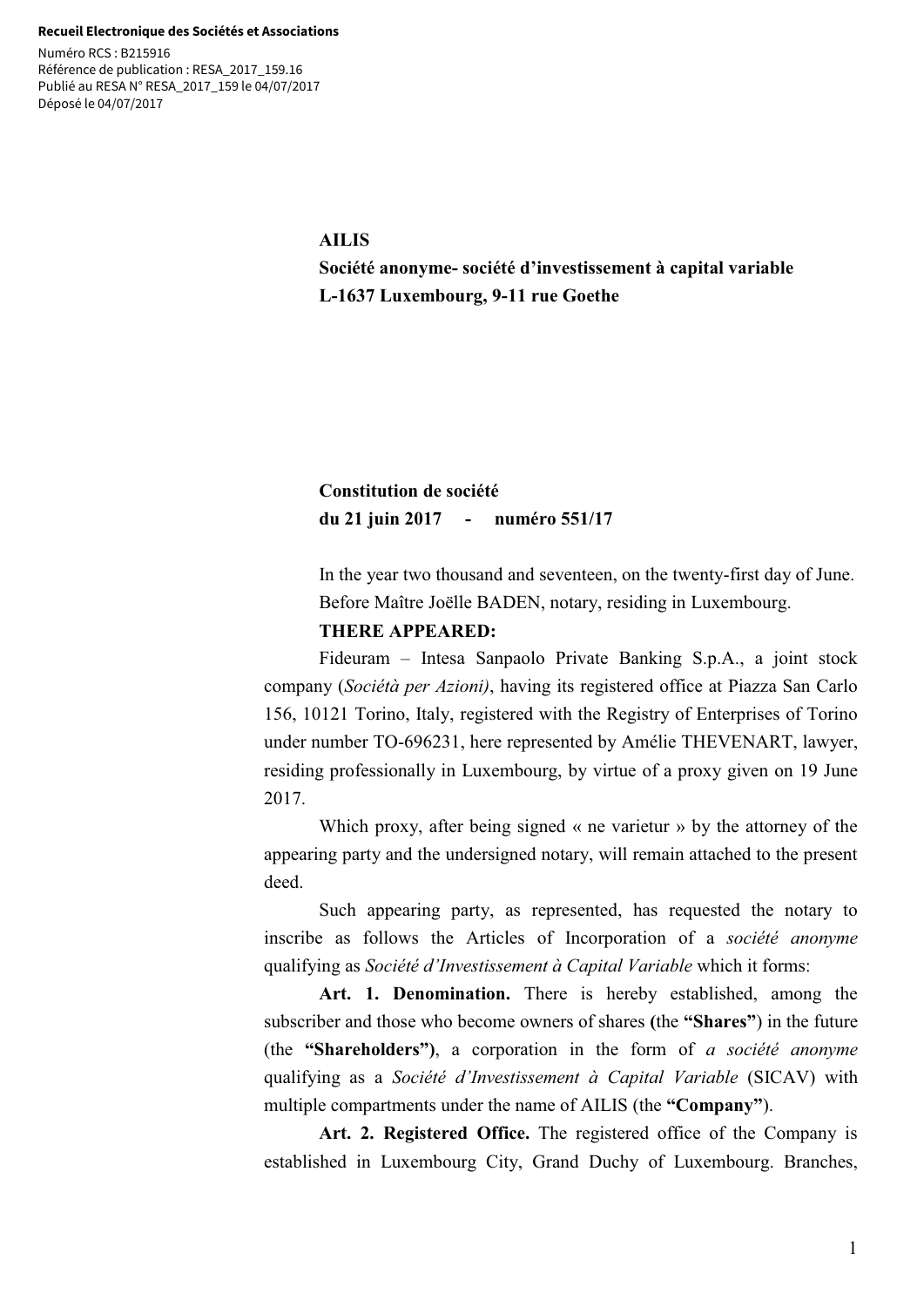subsidiaries or other offices may be established either in the Grand Duchy of Luxembourg or abroad by a decision of the board of directors (the **"Board of Directors"**).

In the event that the Board of Directors determines that extraordinary political or military events have occurred or are imminent which would interfere with the normal activities of the Company at its registered office or with the ease of communication between such office and persons abroad, the registered office may be temporarily transferred abroad until the complete cessation of these abnormal circumstances; such provisional measures shall have no effect on the nationality of the Company which, notwithstanding such temporary transfer, shall remain a Luxembourg corporation.

The Board of Directors may transfer the registered office of the Company within the same municipality or to any other municipality of the Grand Duchy of Luxembourg and amend these articles of incorporation accordingly (the **"Articles of Incorporation"**).

**Art. 3. Duration.** The Company is established for an unlimited period of time. The Company may be dissolved by a resolution of the Shareholders adopted in the manner required for amendment of these Articles of Incorporation.

**Art. 4. Purpose.** The object of the Company is to place the funds available to it in transferable securities and/or other liquid financial assets as mentioned in Article 41 paragraph 1 of the law of 17 December 2010 regarding collective investment undertakings as amended or any succeeding law (the **"2010 Law"**) with the purpose of spreading investment risk and affording its Shareholders the benefit of the management of the Company's sub-funds (the **"Sub-Funds"**). The Company may take any measures and carry out any operations which it may deem useful to the accomplishment and development of its purpose to the full extent permitted by Part I of the 2010 Law. The Company shall appoint a management company who shall be responsible for the management, the administration and the distribution of the Shares of the Company.

**Art. 5. Capital.** The capital of the Company shall at all times be equal to the value of the net assets of all Sub-Funds of the Company as determined in accordance with Article 10 hereof.

The minimum capital of the Company shall be equivalent to one million two hundred and fifty thousand euro (EUR 1,250,000) which must be reached within six (6) months following authorisation of the Company by the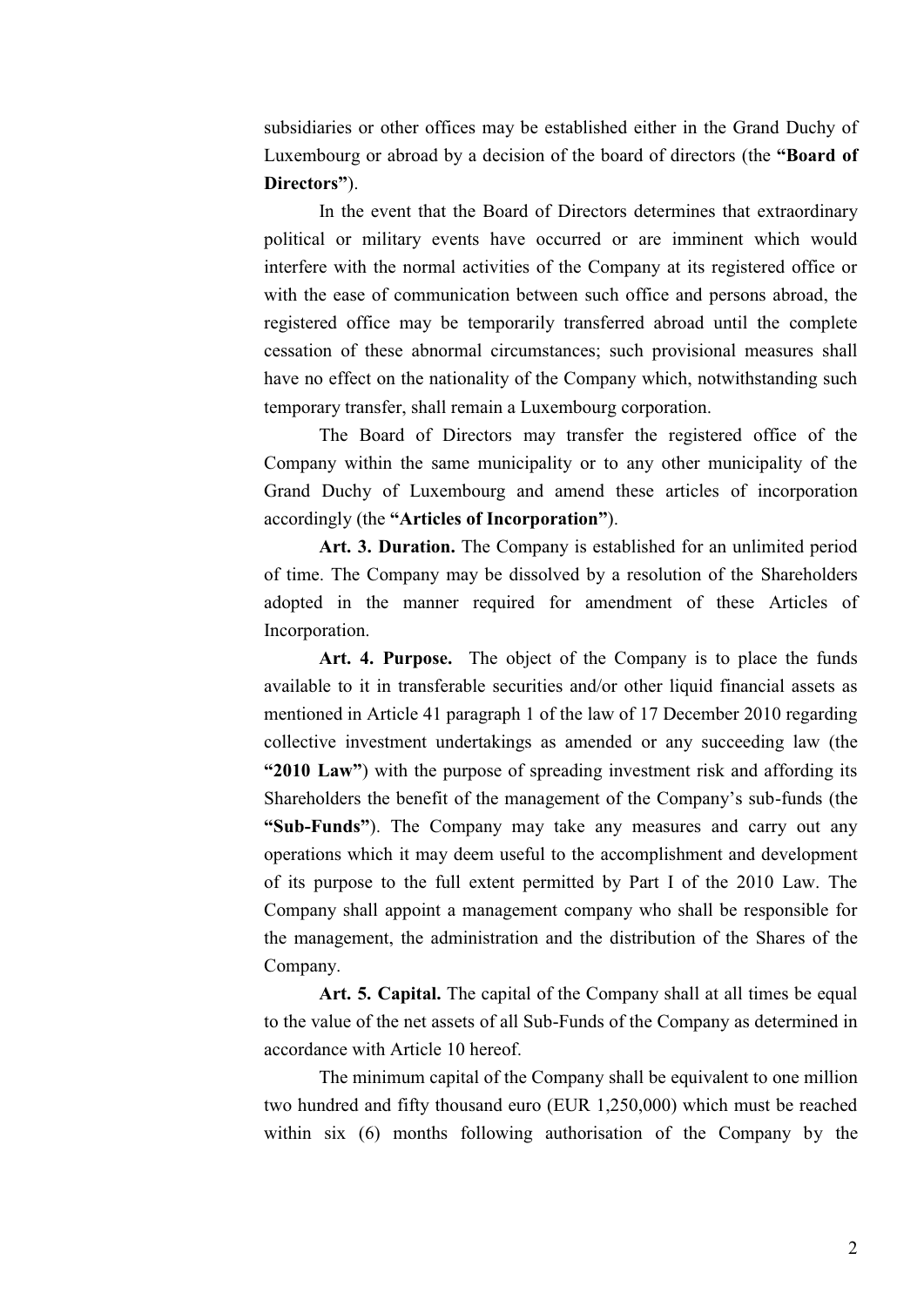*Commission de Surveillance du Secteur Financier* (the **"CSSF"**) in accordance with the 2010 Law.

The initial subscribed capital is thirty thousand euro (EUR 30.000) divided into three hundred (300) fully paid class I Shares of no par value in the Sub-Fund Risk Premia Equity.

The Board of Directors is authorised to issue additional Shares of no par value fully paid up for all Sub-Funds at the respective Net Asset Value per Share (as defined in article 10) determined in accordance with Article 10 hereof without reserving to existing Shareholders a preferential right to subscribe for the Shares to be issued.

The Board Directors may delegate to any duly authorised director or officer of the Company, or to any duly authorised person, the duties of accepting subscriptions for, receiving payment for and delivering such new Shares.

Shares may, as the Board of Directors shall determine, be of different Sub-Funds and the proceeds of the issue of Shares relating to each Sub-Fund shall be invested pursuant to Article 4 hereof in securities and/or other liquid financial assets as mentioned in Article 41 paragraph 1 of the 2010 Law corresponding to such geographical areas, industrial sectors, monetary zones or investment strategies and to such specific types of equity or debt securities or other liquid financial assets as mentioned in Article 41 paragraph 1 of the 2010 Law as the Board of Directors shall from time to time determine.

Shares shall be issued in registered form only. Registered Share ownership will be evidenced by confirmation of ownership. No Share certificates will be issued in respect of registered Shares except on specific request.

The Board of Directors may decide to issue one or more classes of Shares within each Sub-Fund according to specific criteria to be determined, such as specific minimum investment amount, specific commissions, charges or fees structure, dividend policy or other criteria.

The Board of Directors may further decide to create in each class of Shares two or more sub-classes whose assets will be commonly invested pursuant to the specific investment policy pf the class concerned but where a specific sales and redemption charge structure, fee structure, distribution policy or other specificity is applied to each Sub-class.

Fractions of Shares may be issued with four decimals of a Share. Fractions of Shares will have no voting rights but will participate in the distribution of dividends, if any, and in the liquidation distribution.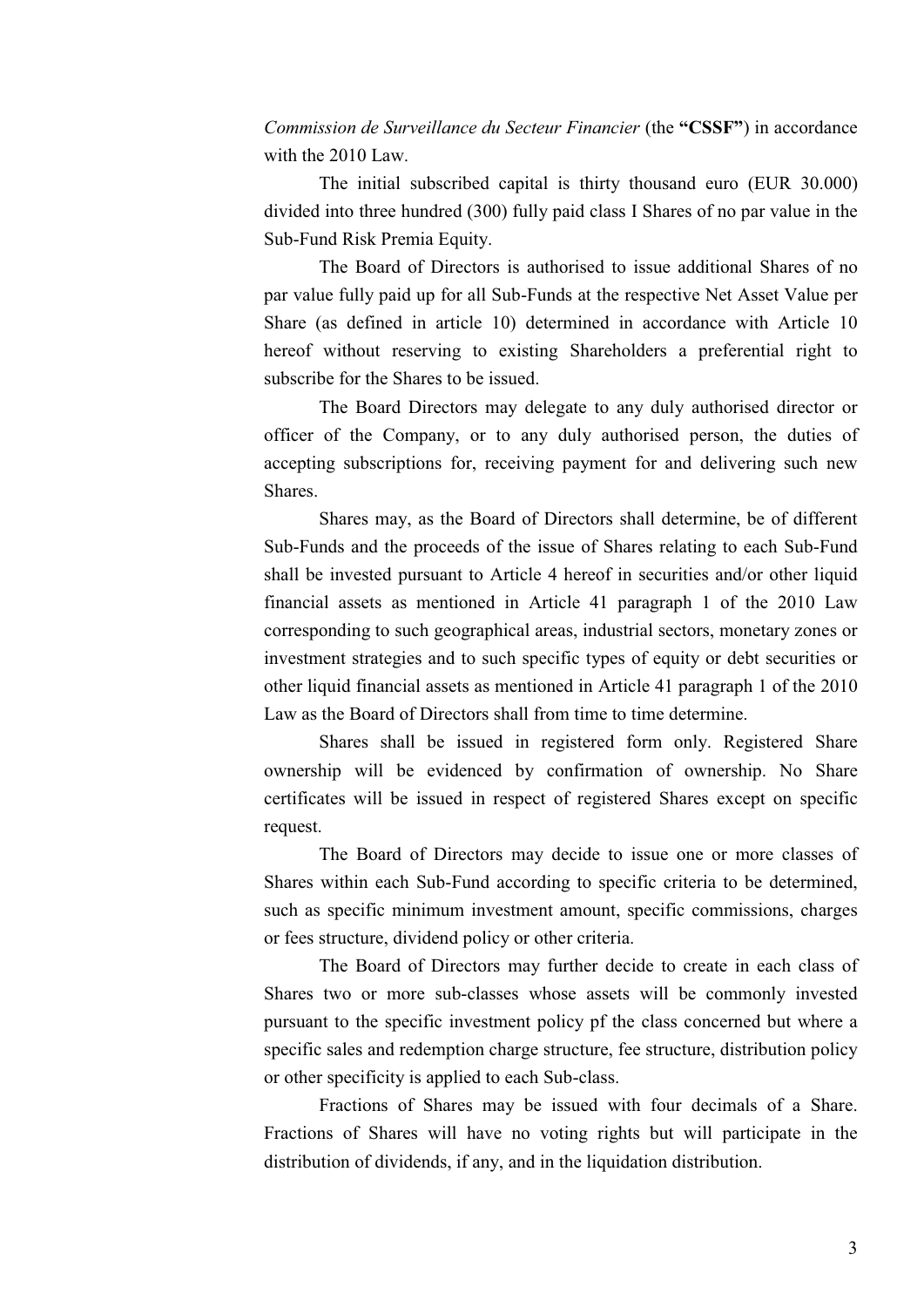Upon the issue of different classes or sub-classes of Shares, a Shareholder may, at his own expense, at any time, request the Company to convert his Shares from one class or sub-class to another class or sub-class based on the relative Net Asset Value of the Shares to be converted (except if restrictions are contained in the sales prospectus of the Company (the **"Prospectus"**).

**Art. 6. Issuance of Shares.** Whenever Shares of the Company shall be offered by the Company for subscription, the price per Share at which such Shares shall be issued shall be based on the Net Asset Value thereof as determined in accordance with the provisions of Article 10 hereof. The Board of Directors may also decide that an issue commission and or a transaction fee and/or an account opening fee have to be paid.

Allotment of Shares shall be made upon subscription and is conditional upon receipt by the Company of notification of receipt of the full settlement amount. In the case of applications from approved investors or intermediaries authorised by the Company payment must be received by the Company not later than three (3) bank business days following the relevant Valuation Date. The Board of Directors may in its discretion determine the minimum amount of any subscription in any Sub-Fund.

If a subscription application is to be executed at the Net Asset Value per Share prevailing on a Valuation Date, the application form must be received by the Company by no later than such a cut-off time as determined by the Board of Directors. Any application received after such time will be executed on the basis of the Net Asset Value calculated on the next following Valuation Date.

The Company may also accept securities as payment of the Shares provided that the securities meet the investment policy and investment restrictions of the concerned Sub-Fund of the Company. In such case, the independent auditor of the Company shall establish a report to value the contribution in kind, the expenses of which shall be borne either by the subscriber who has chosen this method of payment or by the Investment Manager, if so agreed. The Board of Directors may furthermore subject the acceptance of such payment to other terms and conditions such as specified in the Prospectus.

The Board of Directors may, if it thinks appropriate, close a Sub-Fund of the Company to new subscriptions.

The Company reserves the right to accept or refuse at its own discretion any subscription in whole or in part.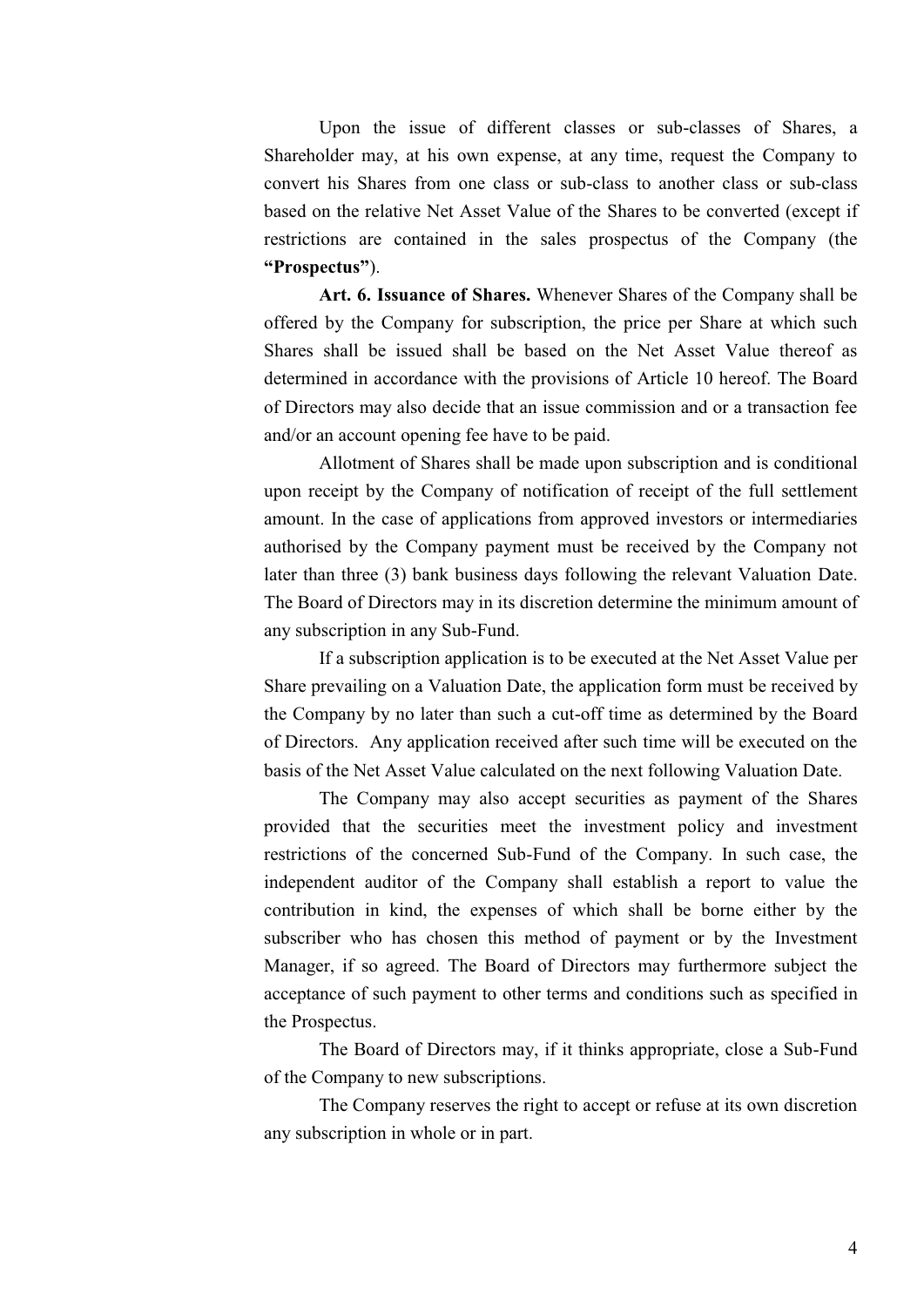**Art. 7. Redemption of Shares.** Any Shareholder may request the redemption of all or part of his Shares by the Company, under the terms and procedures set forth by the Board of Directors in the sales documents for the Shares and within the limits provided by law and these Articles of Incorporation.

The redemption price per Share shall be paid within a period as determined by the Board of Directors which shall not exceed five business days from the relevant Valuation Date, as is determined in accordance with such policy as the Board of Directors may from time to time determine, provided that the Share certificates, if any, and the transfer documents have been received by the company, subject to the provision of Article 11 hereof.

The redemption price shall be equal to the Net Asset Value per Share of the relevant class, as determined in accordance with the provisions of Article 10 hereof, less such charges and commissions (if any) at the rate provided by the sales documents for the Shares. The relevant redemption price may be rounded up or down to the nearest unit of the relevant currency, as the Board of Directors shall determine.

If as a result of any request for redemption, the number or the aggregate Net Asset Value of the Shares held by any Shareholder in any class of Shares would fall below such number or such value as determined by the Board of Directors, then the Company may decide that this request be treated as a request for redemption for the full balance of such Shareholder's holding of Shares in such class.

Further, if on any given date redemption requests pursuant to this Article and conversion requests pursuant to Article 8 hereof exceed a certain level determined by the Board of Directors in relation to the number of Shares in issue of a specific class or Sub-Fund, the Board of Directors may decide that part or all of such requests for redemption or conversion will be deferred for a period and in a manner that the Board of Directors considers to be in the best interests of the Company. On the next Valuation Date following that period, these redemption and conversion requests will be met in priority to later requests.

The Company shall have the right, if the Board of Directors so determines, to satisfy payment of the redemption price to any Shareholder in specie by allocating to the holder investments from the pool of assets set up in connection with such class or classes of Shares equal in value (calculated in the manner described in Article 10), as of the Valuation Date on which the redemption price is calculated, to the value of the Shares to be redeemed. The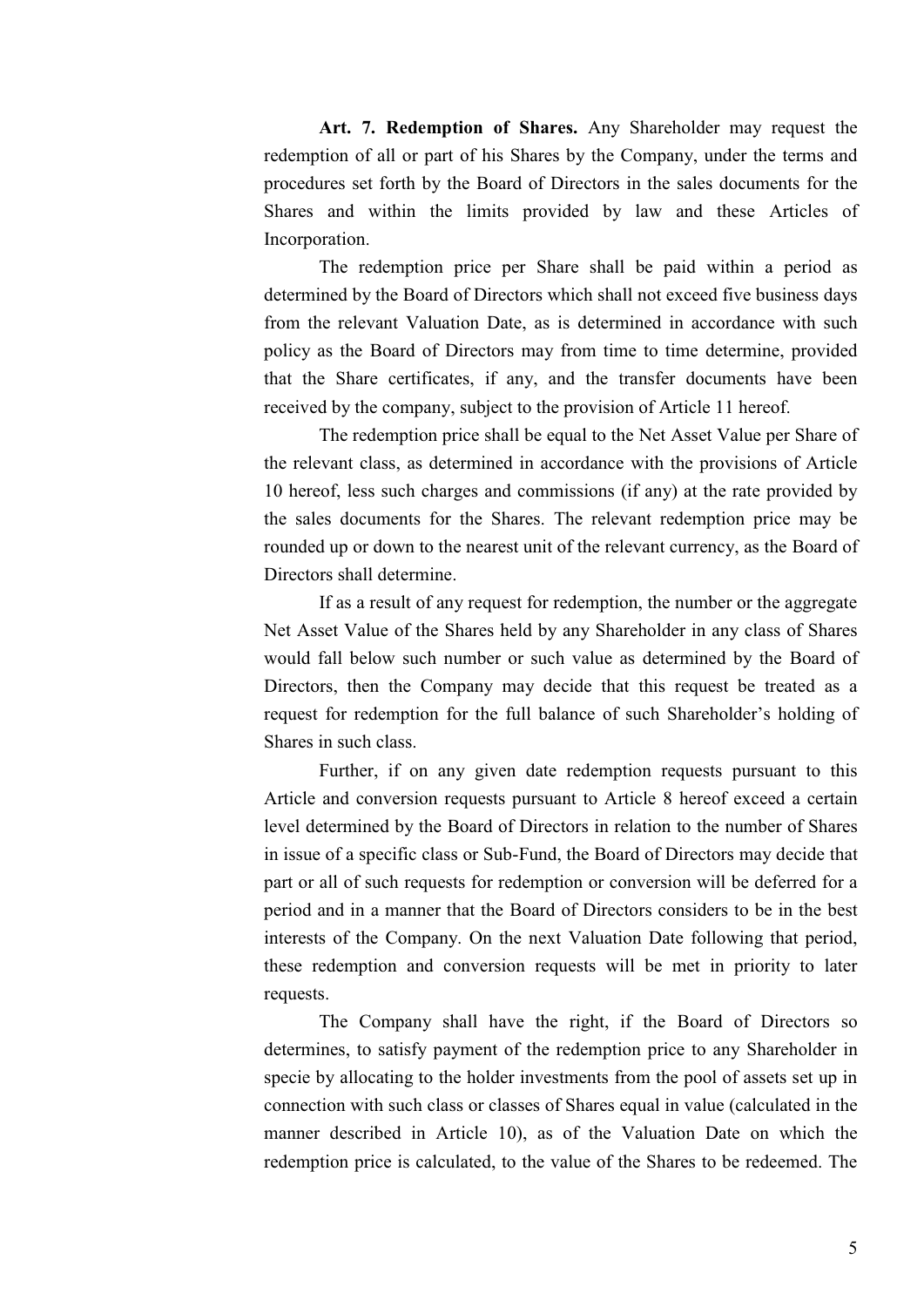nature and type of assets to be transferred in such case shall be determined on a fair and reasonable basis and without prejudicing the interests of the other holders of Shares of the relevant class or classes of Shares. The costs of any such transfers shall be borne by the transferee.

All redeemed Shares shall be cancelled.

**Art. 8. Conversion of Shares.** Any Shareholder is entitled to request the conversion of whole or part of his Shares, within a given Class, provided that the Board of Directors may (i) set restrictions, terms and conditions as to the right for and frequency of conversions between certain Shares and (ii) subject them to the payment of such charges and commissions as it shall determine.

The price for the conversion of Shares shall be computed by reference to the respective Net Asset Value of the two classes of Shares concerned, calculated on the same Valuation Date.

If as a result of any request for conversion the number or the aggregate Net Asset Value of the Shares held by any Shareholder in any class of Shares would fall below such number or such value as determined by the Board of Directors, then the Company may decide that this request be treated as a request for conversion for the full balance of such Shareholder's holding of Shares in such class.

The Shares which have been converted into Shares of another Sub-Fund shall be cancelled.

**Art. 9. Restrictions on Ownership of Shares.** In the interest of the Company, the Board of Directors may restrict or prevent the ownership of Shares in the Company by any physical person or legal entity.

**Art. 10. Calculation of Net Asset Value per Share.** The net asset value per Share of each class of Shares (the **"Net Asset Value per Share"**) shall be calculated in the reference currency (as defined in the sales documents for the Shares) of the relevant Sub-Fund. It shall be determined as of any Valuation Date by dividing the net assets of the Company attributable to each class of Shares, being the value of the portion of assets less the portion of liabilities attributable to such class, on any Valuation Date, by the number of Shares in the relevant class then outstanding in accordance with the valuation rules set forth below. The Net Asset Value per Share may be rounded up or down to the nearest unit of the relevant reference currency as the Board of Directors shall determine.

The valuation of the Net Asset Value of the different classes of Shares shall be made in the following manner: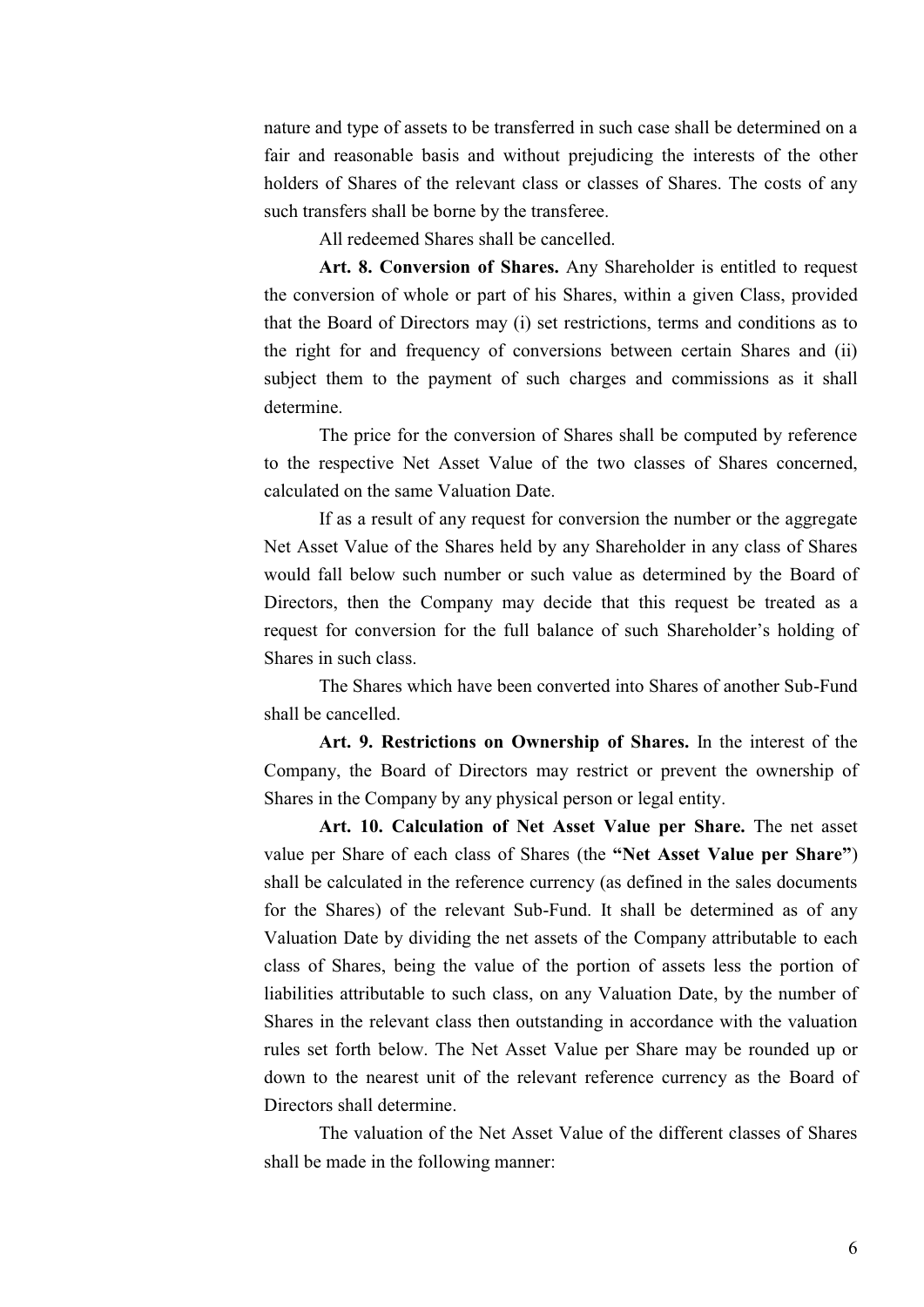The assets of the Company shall include:

(1) all cash on hand or on deposit, including any interest accrued thereon;

(2) all bills and demand notes payable and accounts receivable (including proceeds of securities sold but not delivered);

(3) all bonds, time notes, certificates of deposit, shares, stock, debentures, debenture stocks, subscription rights, warrants, options and other securities, financial instruments and similar assets owned or contracted for by the Company (provided that the Company may make adjustments in a manner not inconsistent with paragraph (1) below with regards to fluctuations in the market value of securities caused by trading ex-dividends, ex-rights, or by similar practices);

(4) all stock dividends, cash dividends and cash distributions receivable by the Company to the extent information thereon is reasonably available to the Company;

(5) all interest accrued on any interest bearing assets owned by the Company except to the extent that the same is included or reflected in the principal amount of such asset;

(6) the preliminary expenses of the Company, including the cost of issuing and distributing Shares of the Company, insofar as the same have not been written off;

(7) the liquidating value of all forward contracts, swaps, and all call or put options the Company has an open position in;

(8) all other assets of any kind and nature including expenses paid in advance.

The value of such assets shall be determined as follows:

(1) the value of any cash on hand or on deposit, bills and demand notes and accounts receivable, prepaid expenses, cash dividends and interest declared or accrued and not yet received, is deemed to be the full amount thereof, unless in any case the same is unlikely to be paid or received in full, in which case the value thereof is arrived at after making such discount as may be considered appropriate in such case to reflect the true value thereof;

(2) the value of financial assets listed or dealt in on a Regulated Market (as this terms defined in the Prospectus of the Company) or on any other regulated market will be valued at their latest available prices, or, in the event that there should be several such markets, on the basis of their latest available prices on the main market for the relevant asset;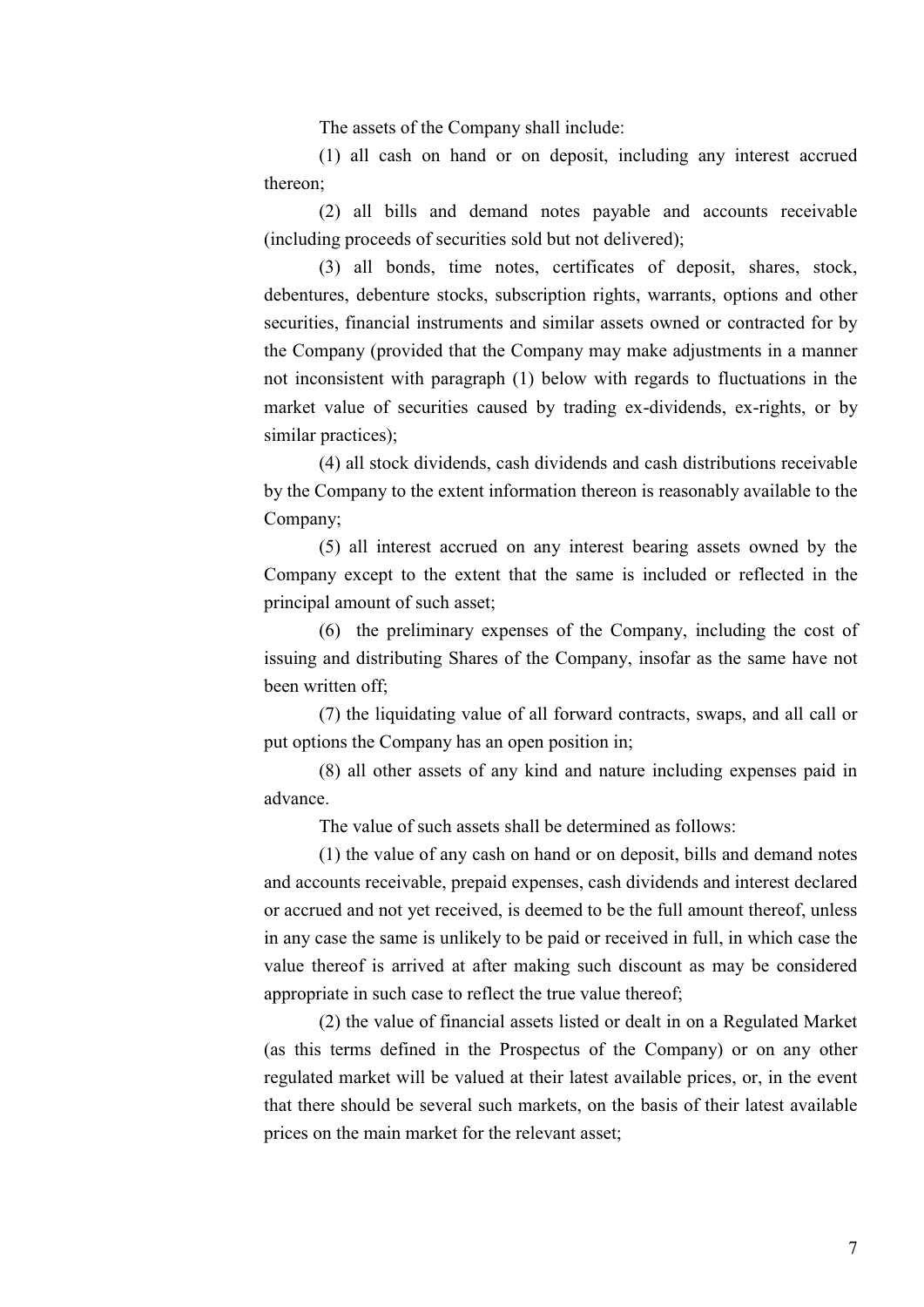(3) in the event that the assets are not listed or dealt in on a Regulated market or on any other regulated market or if, in the opinion of the Board of Directors, the latest available price does not truly reflect the fair market value of the relevant asset, the value of such asset will be defined by the Board of Directors based on the reasonably foreseeable sales proceeds determined prudently and in good faith by the Board of Directors;

(4) the liquidating value of futures, forward or options contracts not dealt in on Regulated Markets or on other regulated markets shall mean their net liquidating value determined, pursuant to the policies established by the Board of Directors, on a basis consistently applied for each different variety of contracts. The liquidating value of futures, forward or options contracts dealt in on Regulated Market or on other regulated markets shall be based upon the last available settlement prices of these contracts on Regulated Markets and other regulated markets on which the particular futures, forward or options contracts are dealt in by the Company; provided that if a futures, forward or options contract could not be liquidated on the day with respect to which net assets are being determined, the basis for determining the liquidating value of such contract shall be such value as the Board of Directors may deem fair and reasonable;

(5) the units of undertakings for collective investment are valued on the basis of their latest available and/or published Net Asset Value; feeder UCITS investments into master UCITS will be valued at the latest available Net Asset Value per share as published by the master UCITS;

(6) the Net Asset Value per Share of any Sub-Fund of the Company may be determined by using an amortised cost method for all investments with a known short term maturity date. This involves valuing an investment at its cost and thereafter assuming a constant amortisation to maturity of any discount or premium, regardless of the impact of fluctuating interest rates on the market value of the investments. While this method provides certainty in valuation, it may result in periods during which value, as determined by amortisation cost, is higher or lower than the price such Sub-Fund would receive if it sold the investment. The Board of Directors will continually assess this method of valuation and recommend changes, where necessary, to ensure that the relevant Sub-Fund's investments will be valued at their fair value as determined in good faith by the Board of Directors. If the Board of Directors believe that a deviation from the amortized cost per Share may result in material dilution or other unfair results to Shareholders, the Board of Directors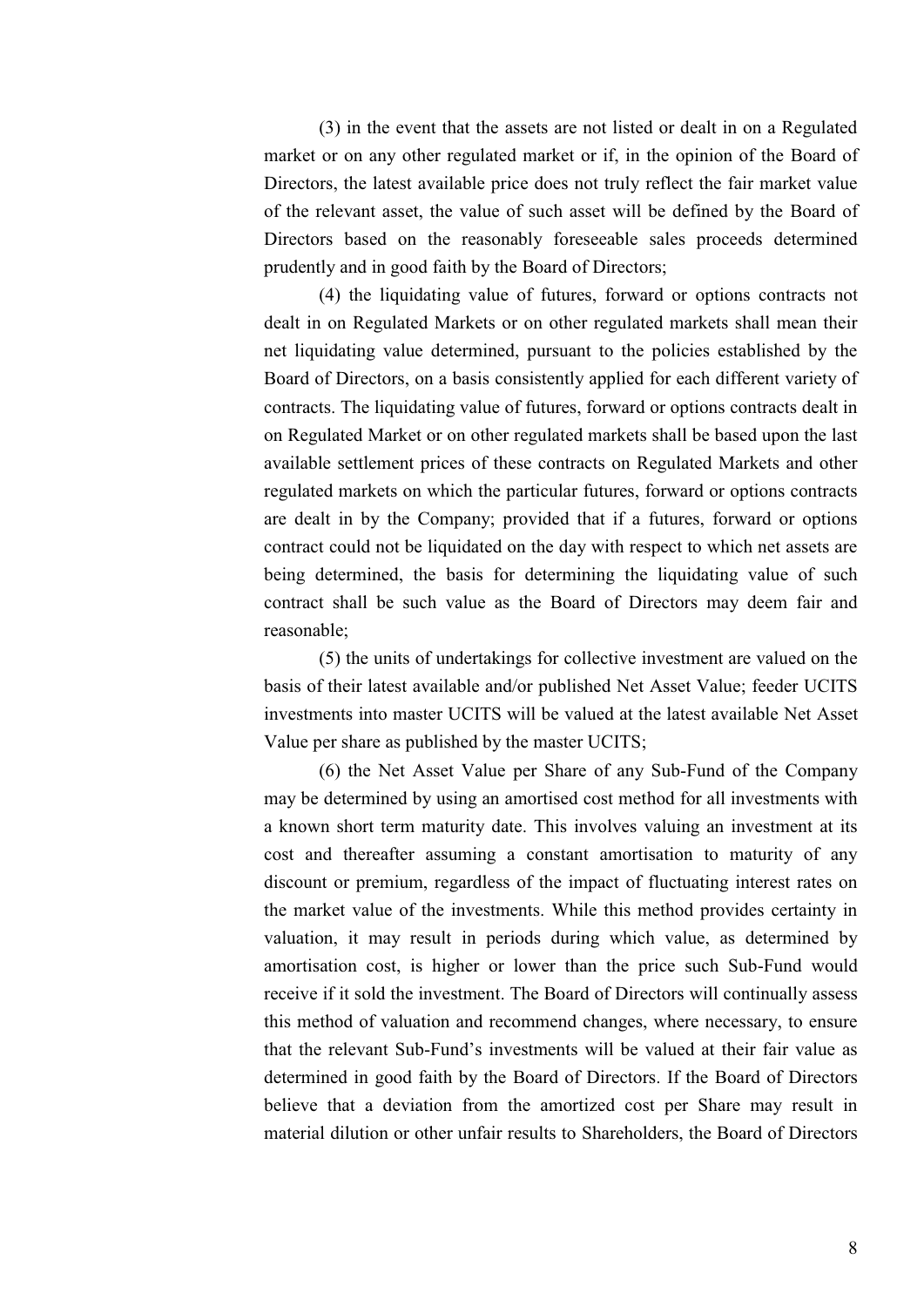shall take such corrective action, if any, as they deem appropriate to eliminate or reduce, to the extent reasonably practicable, the dilution or unfair results.

(7) the relevant Sub-Fund shall, in principle, keep in its portfolio the investments determined by the amortisation cost method until their respective maturity date.

(8) interest rate swaps will be valued at their market value established by reference to the applicable interest rates curve. Index and financial instruments related swaps will be valued at their market value established by reference to the applicable index or financial instrument. The valuation of the index or financial instrument related swap agreement shall be based upon the market value of such swap transaction established in good faith pursuant to procedures established by the Board of Directors.

(9) all other assets will be valued at fair market value as determined in good faith pursuant to procedures established by the Board of Directors;

(10) the Board of Directors, in its discretion, may permit some other method of valuation to be used if it considers that such valuation better reflects the fair value of any asset of the Company.

The liabilities of the Company shall include:

(1) all loans, bills and accounts payable;

(2) all accrued interest on loans of the Company (including accrued fees for commitment for such loans);

(3) all accrued or payable administrative expenses (including the aggregate fee and any other third party fees);

(4) all known liabilities, present and future, including all matured contractual obligations for payment of money or property, including the amount of any unpaid dividends declared by the Company;

(5) an appropriate provision for future taxes based on capital and income to the relevant Valuation Day, as determined from time to time by the Company, and other reserves, if any, authorized and approved by the Board of Directors; and

(6) all other liabilities of the Company of whatsoever kind and nature except liabilities represented by Shares of the Company. In determining the amount of such liabilities, the Company shall take into account all expenses payable and all costs incurred by the Company, which shall comprise the management fee, fees payable to its directors (including all reasonable out-ofpocket expenses), the management company, investment advisors (if any), investment or sub-investment managers, accountants, the Depositary bank, the administrative agent, corporate agents, domiciliary agents, paying agents,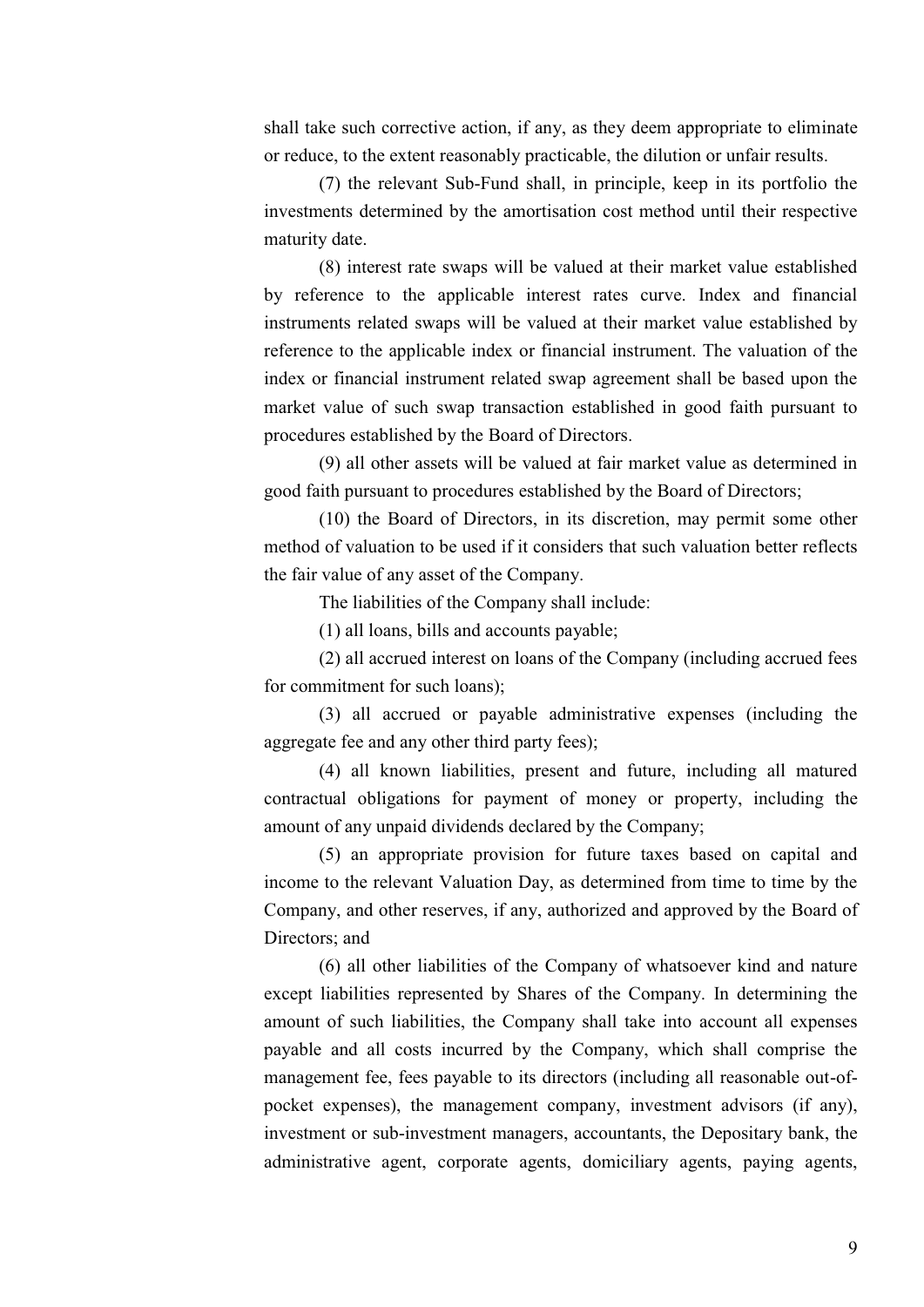registrars, transfer agents, permanent representatives in places of registration, Distributors, trustees, fiduciaries, correspondent banks and any other agent employed by the Company, fees for legal and auditing services, costs of any proposed listings and of maintaining such listings, promotion, printing, reporting and publishing expenses (including reasonable marketing and advertising expenses and costs of preparing, translating and printing in different languages) of prospectuses, addenda, explanatory memoranda, registration statements, annual reports and semi-annual reports, all taxes levied on the assets and the income of the Company (in particular, the «*taxe d'abonnement*» and any stamp duties payable), registration fees and other expenses payable to governmental and supervisory authorities in any relevant jurisdictions, insurance costs, costs of extraordinary measures carried out in the interests of Shareholders (in particular, but not limited to, arranging expert opinions and dealing with legal proceedings) and all other operating expenses, including the cost of buying and selling assets, customary transaction fees and charges charged by depositary banks or their agents (including free payments and receipts and any reasonable out-of-pocket expenses, ie. stamp taxes, registration costs, scrip fees, special transportation costs, etc.), customary brokerage fees and commissions charged by banks and brokers for securities transactions and similar transactions, interest and postage, telephone, facsimile and telex charges. The Company may calculate administrative and other expenses of a regular or recurring nature on an estimated figure for yearly or other periods in advance, and may accrue the same in equal proportions over any such period.

The net assets of the Company are at any time equal to the total of the net assets of the various Sub-Funds.

In determining the Net Asset Value per Share, income and expenditure are treated as accruing daily.

The value of all assets and liabilities not expressed in the reference currency of a Sub-Fund will be converted into the reference currency of such Sub-Fund at the rate of exchange determined on the relevant Valuation Date in good faith by or under procedures established by the Board of Directors

The Board of Directors, in its discretion, may permit some other method of valuation to be used if it considers that such valuation better reflects the fair value of any asset of the Company.

The assets shall be allocated as follows: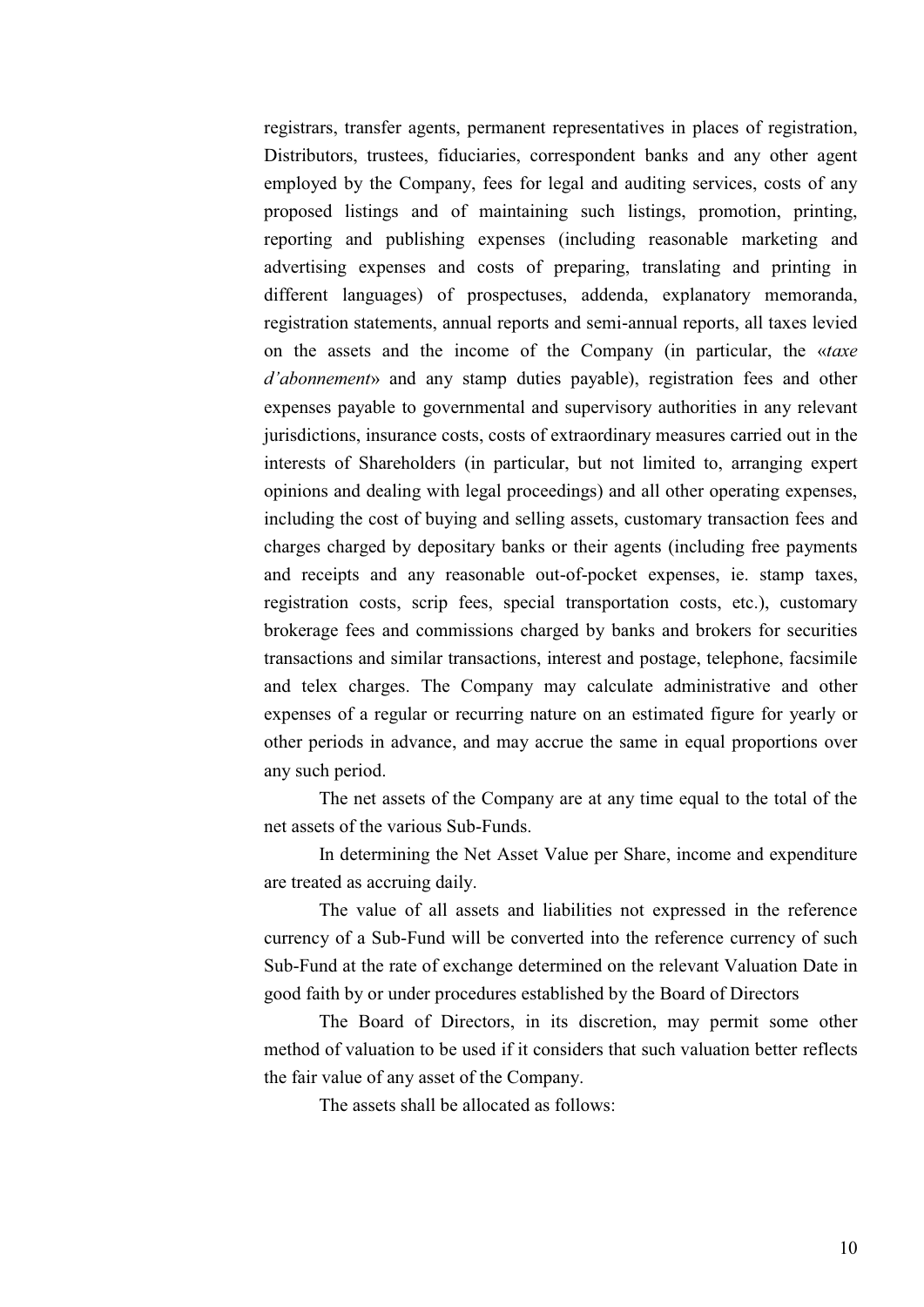The Board of Directors shall establish a Sub-Fund in respect of each class of Shares and may establish a Sub-Fund in respect of two or more classes of Shares in the following manner:

(1) If two or more classes of Shares relate to one Sub-Fund, the assets attributable to such classes shall be commonly invested pursuant to the specific investment policy of the Sub-Fund concerned provided however, that within a Sub-Fund, the Board of Directors is empowered to define classes of Shares so as to correspond to (i) a specific distribution policy, such as entitling to distributions or not entitling to distributions and/or (ii) a specific sales and redemption charge structure and/or (iii) a specific management or advisory fee structure, and/or (iv) a specific assignment of distribution, shareholder services or other fees and/or  $(v)$  the currency or currency unit in which the class may be quoted and based on the rate of exchange between such currency or currency unit and the reference currency of the relevant Sub-Fund and/or (vi) the use of different hedging techniques in order to protect in the reference currency of the relevant Sub-Fund the assets and returns quoted in the currency of the relevant class of Shares against long-term movements of their currency of quotation and/or (vii) such other features as may be determined by the Board of Directors from time to time in compliance with applicable law;

(2) The proceeds to be received from the issue of Shares of a class shall be applied in the books of the Company to the Sub-Fund corresponding to that class of Shares, provided that if several classes of Shares are outstanding in such Sub-Fund, the relevant amount shall increase the proportion of the net assets attributable to the relevant class of Shares to be issued;

(3) The assets and liabilities and income and expenditure applied to a Sub-Fund shall be attributable to the class or classes of Shares corresponding to such Sub-Fund;

(4) Where any asset is derived from another asset, such derivative asset shall be attributable in the books of the Company to the same Sub-Fund or class of Shares as the assets from which it was derived and on each revaluation of an asset, the increase or decrease in value shall be applied to the relevant Sub-Fund or class of Shares;

(5) Where the Company incurs a liability which relates to any asset of a particular Sub-Fund or particular class of Shares within a Sub-Fund or to any action taken in connection with an asset of a particular Sub-Fund or particular class of Shares within a Sub-Fund, such liability shall be allocated to the relevant Sub-Fund or class of Shares;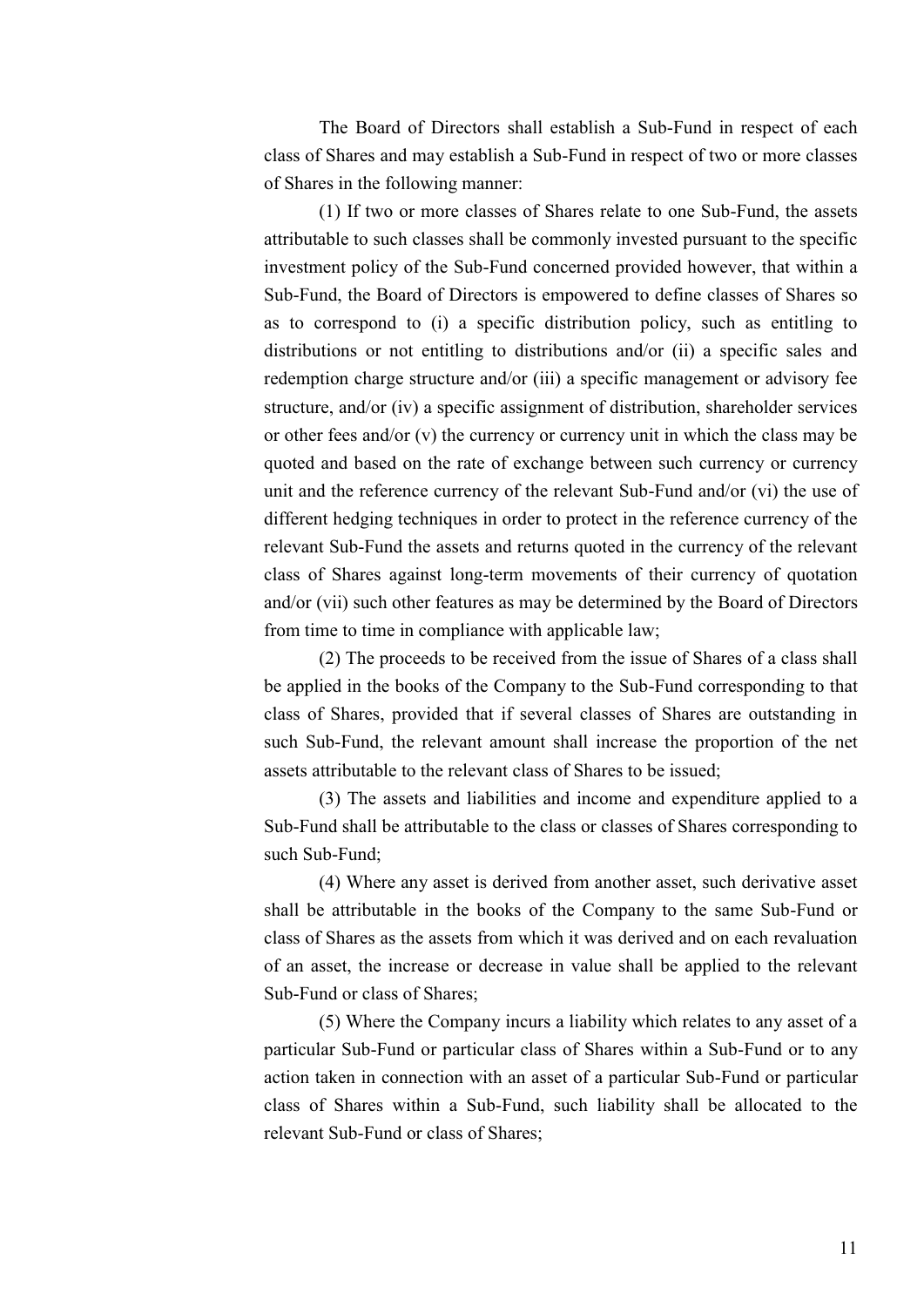(6) In the case where any asset or liability of the Company cannot be considered as being attributable to a particular Sub-Fund or class of Shares, such asset or liability shall be allocated to all the Sub-Funds or classes of Shares pro rata to their respective Net Asset Values or in such other manner as determined by the Board of Directors acting in good faith, provided that (i) where assets, on behalf of several Sub-Funds, are held in one account and/or are co-managed as a segregated pool of assets by an agent of the Board of Directors , the respective right of each Sub-Fund or class of Shares shall correspond to the prorated portion resulting from the contribution of the relevant Sub-Fund or class of Shares to the relevant account or pool, and (ii) the right shall vary in accordance with the contributions and withdrawals made for the account of the Sub-Fund or class of Shares, as described in the sales documents for the Shares of the Company;

(7) Upon the payment of distributions to the holders of any class of Shares, the Net Asset Value of such class of Shares shall be reduced by the amount of such distributions.

All valuation regulations and determinations shall be interpreted and made in accordance with generally accepted accounting principles.

In the absence of bad faith, gross negligence or manifest error, every decision in calculating the Net Asset Value taken by the Board of Directors or by any bank, company or other organization which the Board of Directors may appoint for the purpose of calculating the Net Asset Value, shall be final and binding on the Company and present, past or future Shareholders.

For the purpose of this Article:

(1) Shares of the Company to be redeemed under Article 7 hereof shall be treated as existing and taken into account until immediately after the time specified by the Board of Directors on the Valuation Date on which such valuation is made and from such time and until paid by the Company the price therefore shall be deemed to be a liability of the Company;

(2) Shares to be issued by the Company shall be treated as being in issue as from the time specified by the Board of Directors on the Valuation Date on which such valuation is made and from such time and until received by the Company the price therefore shall be deemed to be a debt due to the Company;

(3) all investments, cash balances and other assets expressed in currencies other than the reference currency of the relevant Sub-Fund shall be valued after taking into account the market rate or rates of exchange in force at the date and time for determination of the Net Asset Value of Shares and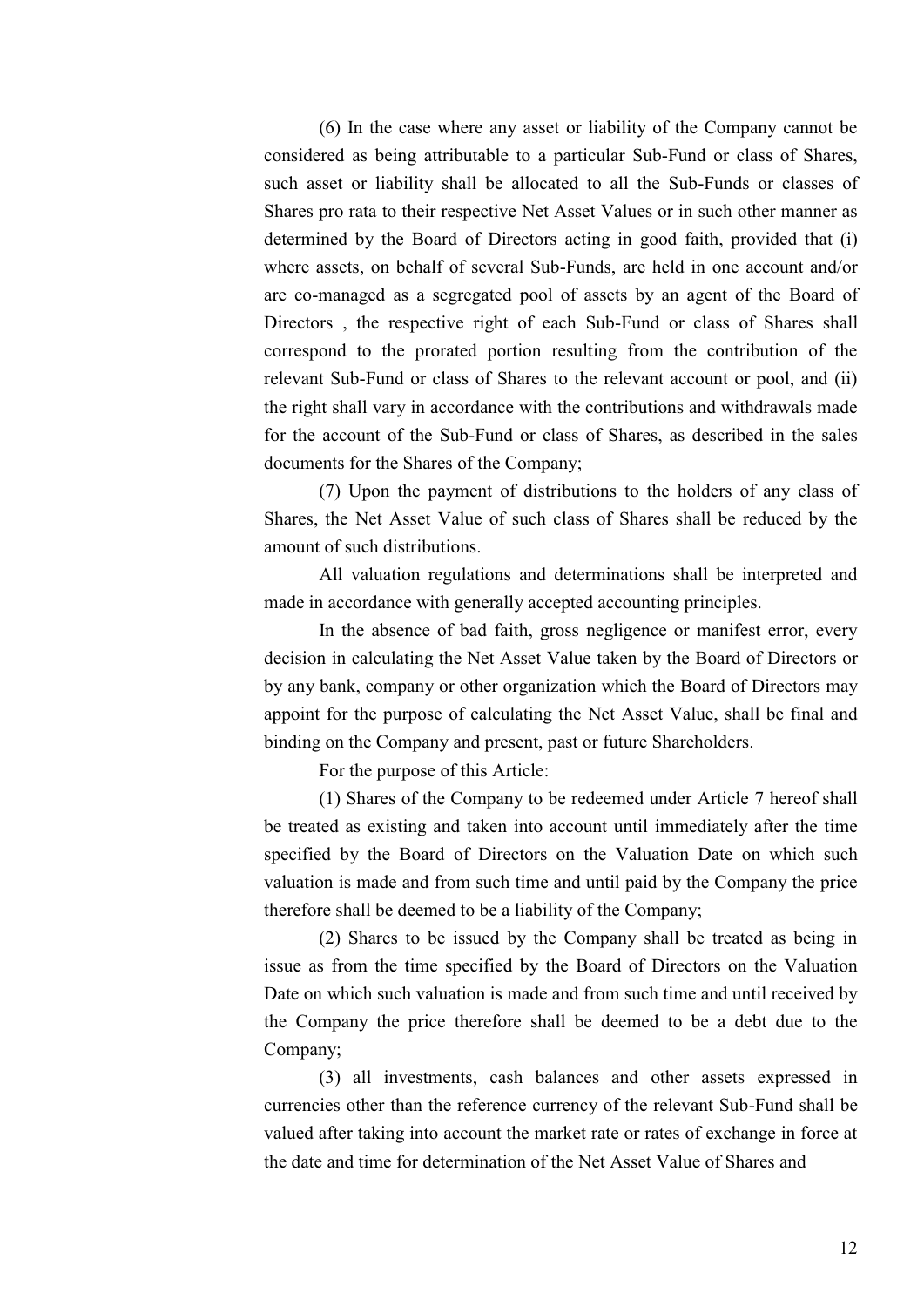(4) where on any Valuation Date the Company has contracted to:

(i) purchase any asset, the value of the consideration to be paid for such asset shall be shown as a liability of the Company and the value of the asset to be acquired shall be shown as an asset of the Company;

(ii) sell any asset, the value of the consideration to be received for such asset shall be shown as an asset of the Company and the asset to be delivered shall not be included in the assets of the Company;

provided however, that if the exact value or nature of such consideration or such asset is not known on such Valuation Date, then its value shall be estimated by the Company.

**Art. 11. Frequency and Temporary Suspension of Calculation of Net Asset Value per Share, of Issue, Redemption and Conversion of Shares.** With respect to each class of Shares, the Net Asset Value per Share and the price for the issue, redemption and conversion of Shares shall be calculated from time to time by the Company or any agent appointed thereto by the Company, at least twice a month at a frequency determined by the Board of Directors and determined in the sales documents of the Shares, such date or time of calculation being referred to herein as the «**Valuation Date**».

The Company may suspend the determination of the Net Asset Value per Share of one or more Sub-Funds and the issue, redemption and conversion of any classes of Shares in the following circumstances:

(1) during any period when any of the principal stock exchanges or other markets on which a substantial portion of the investments of the Company attributable to such Sub-Fund from time to time is quoted or dealt in is closed otherwise than for ordinary holidays, or during which dealings therein are restricted or suspended, provided that such restriction or suspension affects the valuation of the investments of the Company attributable to such Sub-Fund quoted thereon;

(2) during the existence of any state of affairs which constitutes an emergency in the opinion of the Board of Directors as a result of which disposal or valuation of assets owned by the Company attributable to such Sub-Fund would be impracticable;

(3) during any breakdown in the means of communication or computation normally employed in determining the price or value of any of the investments of such Sub-Fund or the current price or value on any stock exchange or other market in respect of the assets attributable to such Sub-Fund;

(4) during any period when the Company is unable to repatriate funds for the purpose of making payments on the redemption of Shares of such Sub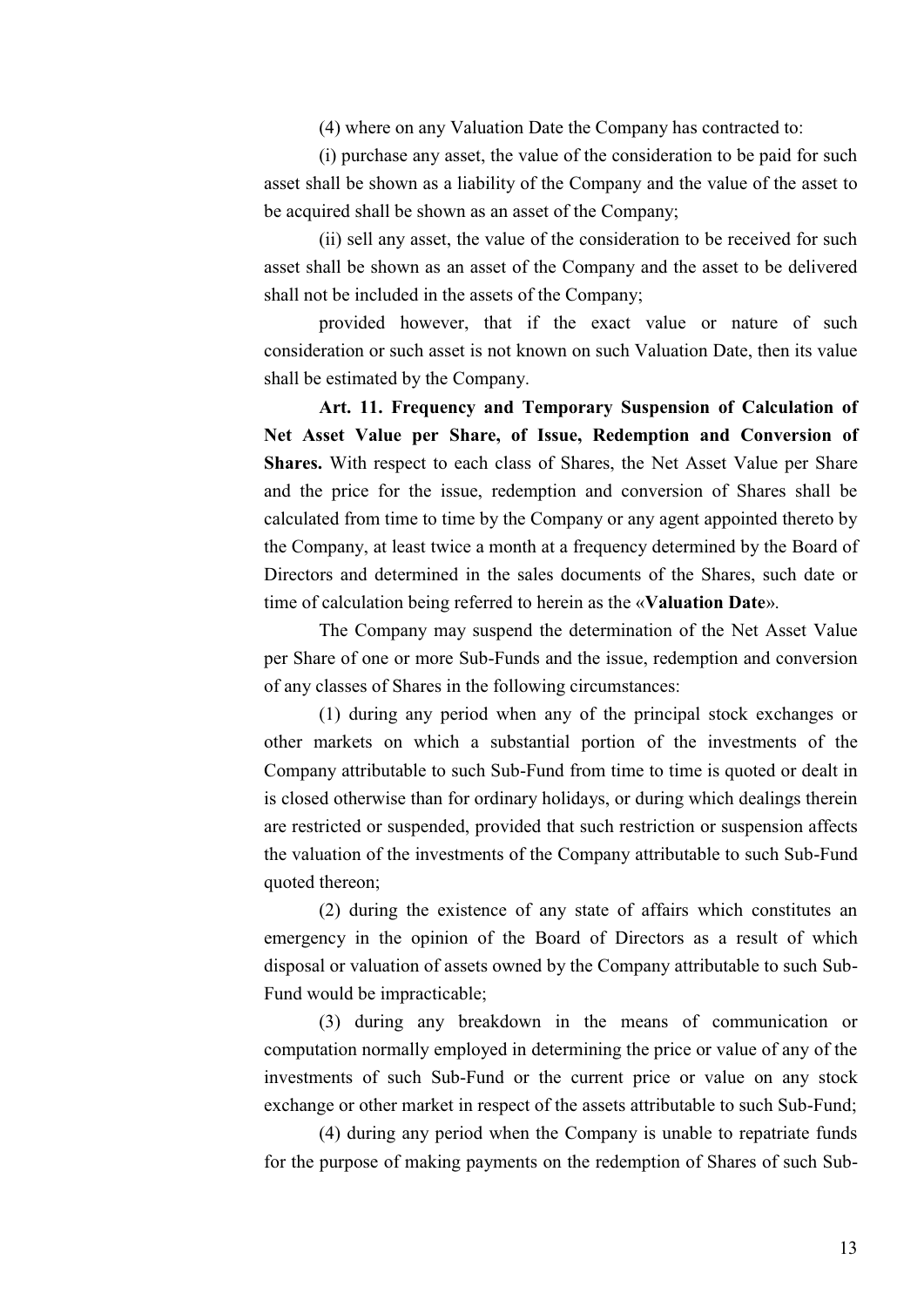Fund or during which any transfer of funds involved in the realization or acquisition of investments or payments due on redemption of Shares cannot, in the opinion of the Board of Directors, be effected at normal rates of exchange;

(5) when for any other reason the prices of any investments owned by the Company attributable to such Sub-Fund cannot promptly or accurately be ascertained; or

(6) upon the publication of a notice convening a general meeting of Shareholders for the purpose of winding-up the Company or during any period during which a Sub-Fund merges with another Sub-Fund or another UCITS (or Sub-Fund of such other UCITS), if such suspension is justified under the protection of Shareholders.

In case of master-feeder structure adopted by the Company, if the master UCITS temporarily suspends the repurchase, redemption or subscription of its shares, whether at its own initiative or at the request of its supervisory authority, each of its feeder UCITS will be entitled to suspend the repurchase, redemption or subscription of its shares within the same period of time as the master UCITS.

The suspension of a Sub-Fund shall have no effect on the determination of the Net Asset Value per Share or on the issue, redemption and conversion of Shares of any other Sub-Fund that is not suspended.

Any request for subscription, redemption or conversion shall be irrevocable except in the event of a suspension of the determination of the Net Asset Value per Share.

Notice of the beginning and of the end of any period of suspension will, if so decided by the Board of Directors, be published in a Luxembourg daily newspaper and in any other newspaper(s) selected by the Board of Directors, as well as in the official publications specified for the respective countries in which Company Shares are sold. The Luxembourg regulatory authority, and the relevant authorities of any member states of the European Union in which Shares of the Company are marketed, will be informed of any such suspension. Notice will be given to any subscriber or shareholder as the case may be applying for subscription, conversion or redemption of Shares in the Sub-Fund(s) concerned.

**Art. 12. Directors.** The Company shall be managed by a Board of Directors composed of not less than three members, who need not be Shareholders of the Company. They shall be elected for a term not exceeding six years. The directors shall be elected by the Shareholders at a general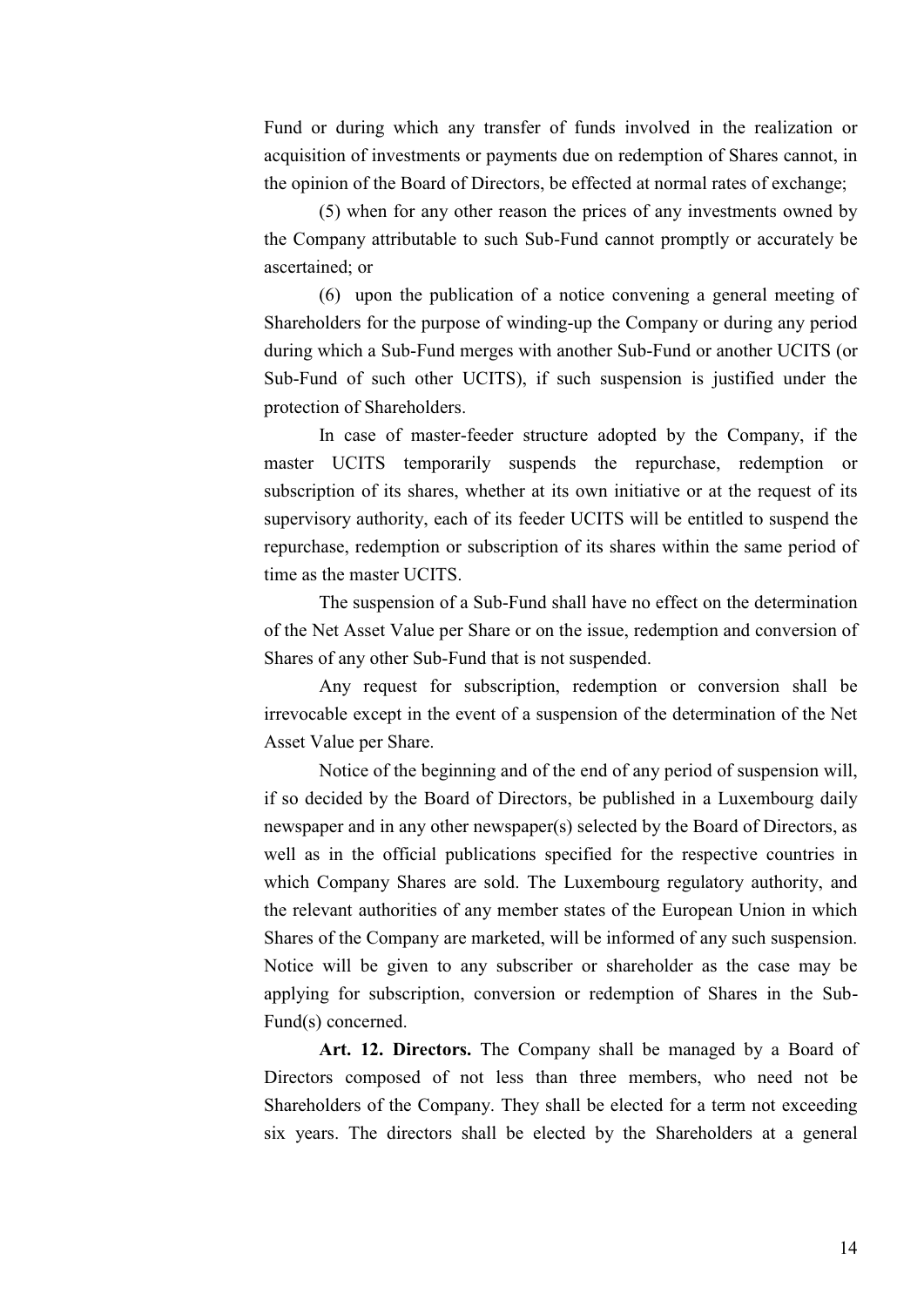meeting of Shareholders; the latter shall further determine the number of directors, their remuneration and the term of their office.

Directors shall be elected by the majority of the votes of the Shares present or represented.

Any director may be removed with or without cause or be replaced at any time by resolution adopted by the general meeting.

In the event of a vacancy in the office of director, the remaining directors may temporarily fill such vacancy; the Shareholders shall take a final decision regarding such nomination at their next general meeting.

**Art. 13. Board Meetings.** The Board of Directors will choose from among its members a chairman and one or more vice-chairmen. It may also choose a secretary, who need not be a director, who shall write and keep the minutes of the meetings of the Board of Directors and of the Shareholders. The Board of Directors shall meet upon call by the chairman or any two directors, at the place indicated in the notice of meeting.

The chairman shall preside at the meetings of the Board of Directors and of the Shareholders. In his absence, the Shareholders or the board members shall decide by a majority vote that another director, or in case of a Shareholders' meeting, that any other person shall be in the chair of such meetings.

The Board of Directors may appoint any officers, including a general manager and any assistant general managers as well as any other officers that the Company deems necessary for the operation and management of the Company. Such appointments may be cancelled at any time by the Board of Directors. The officers need not be directors or Shareholders of the Company. Unless otherwise stipulated by these Articles of Incorporation, the officers shall have the rights and duties conferred upon them by the Board of Directors.

Written notice of any meeting of the Board of Directors shall be given to all directors at least twenty-four hours prior to the date set for such meeting, except in circumstances of emergency, in which case the nature of such circumstances shall be set forth in the notice of meeting. This notice may be waived by consent in writing, by facsimile, electronic mail or any other similar means of communication. Separate notice shall not be required for meetings held at times and places fixed in a resolution adopted by the Board of Directors.

Any director may act at any meeting by appointing in writing, by facsimile, electronic mail or any other similar means of communication another director as his proxy. A director may represent several of his colleagues.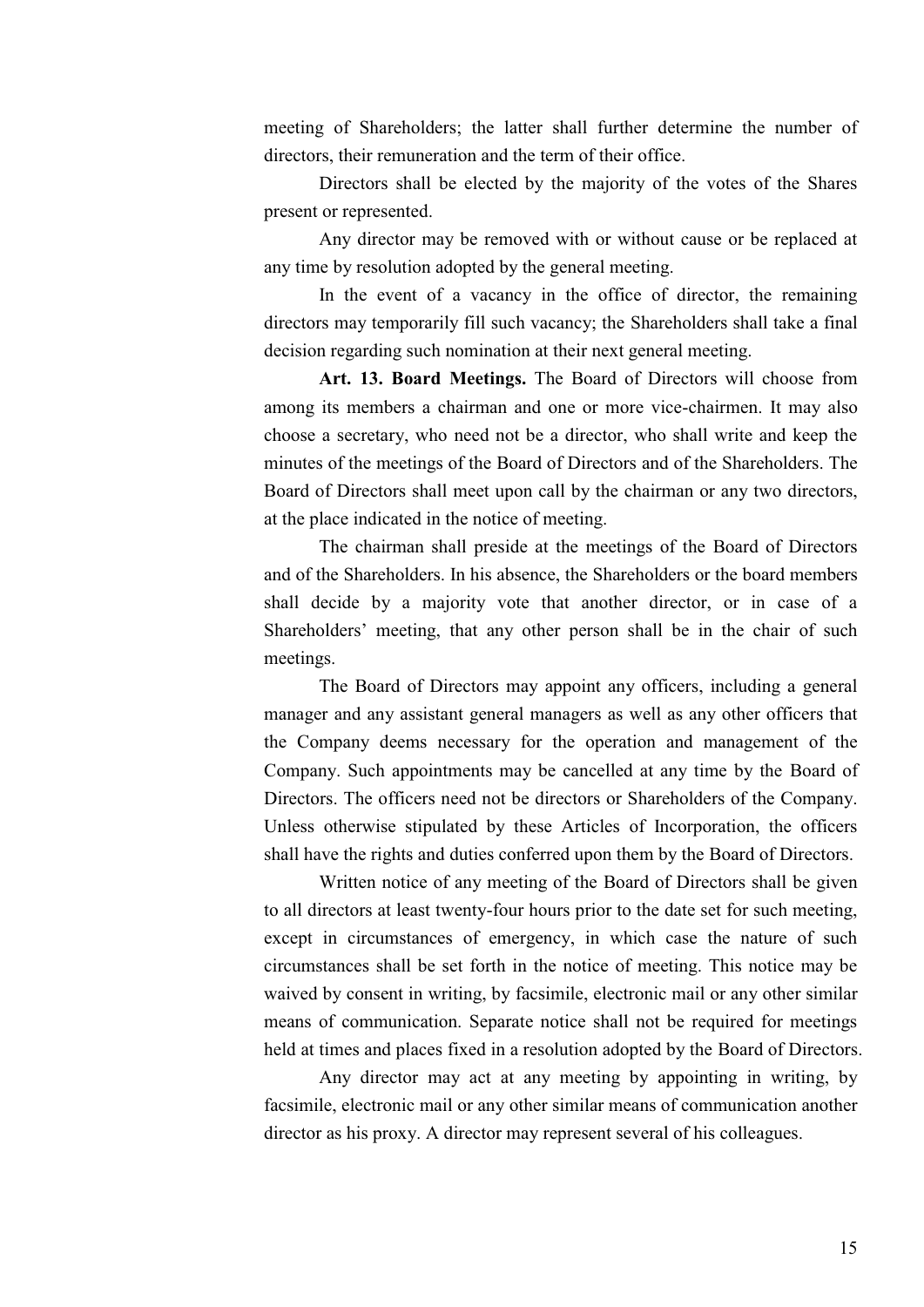Any director may participate in a meeting of the Board of Directors by conference call, video conference or similar means of communications equipment whereby all persons participating in the meeting can hear each other, and participating in a meeting by such means shall constitute presence in person at such meeting.

The directors may only act at duly convened meetings of the Board of Directors.

The Board of Directors can deliberate or act validly only if the majority of the directors, is present or represented.

Resolutions of the Board of Directors will be recorded in minutes signed by the chairman of the meeting. Copies of extracts of such minutes to be produced in judicial proceedings or elsewhere will be validly signed by the chairman of the meeting or any two directors.

Resolutions are taken by a majority vote of the directors present or represented. In the event that at any meeting the number of votes for or against a resolution are equal, the chairman of the meeting shall have a casting vote.

Resolutions in writing approved and signed by all directors shall have the same effect as resolutions voted at the Board of Directors' meetings; each director shall approve such resolution in writing, by facsimile, electronic mail or any other similar means of communication. Such approval shall be confirmed in writing and all documents shall form the record that proves that such decision has been taken.

**Art. 13-1. Powers of the Board of Directors.** The Board of Directors is vested with the broadest powers to perform all acts of disposition and administration within the Company's purpose, in compliance with the investment policy as determined in Article 15 hereof.

All powers not expressly reserved by law or by the present Articles of Incorporation to the general meeting of Shareholders are in the competence of the Board of Directors.

**Art. 13-2. Corporate Signature.** Vis-à-vis third parties, the Company is validly bound by the joint signatures of any two directors or by the joint or single signature of any officer(s) of the Company or of any other person(s) to whom authority has been delegated by the Board of Directors.

**Art. 13-3 Delegation of Power.** The Board of Directors of the Company may delegate its powers to conduct the daily management and affairs of the Company (including the right to act as authorized signatory for the Company) and its powers to carry out acts in furtherance of the corporate policy and purpose to one or several physical persons or corporate entities,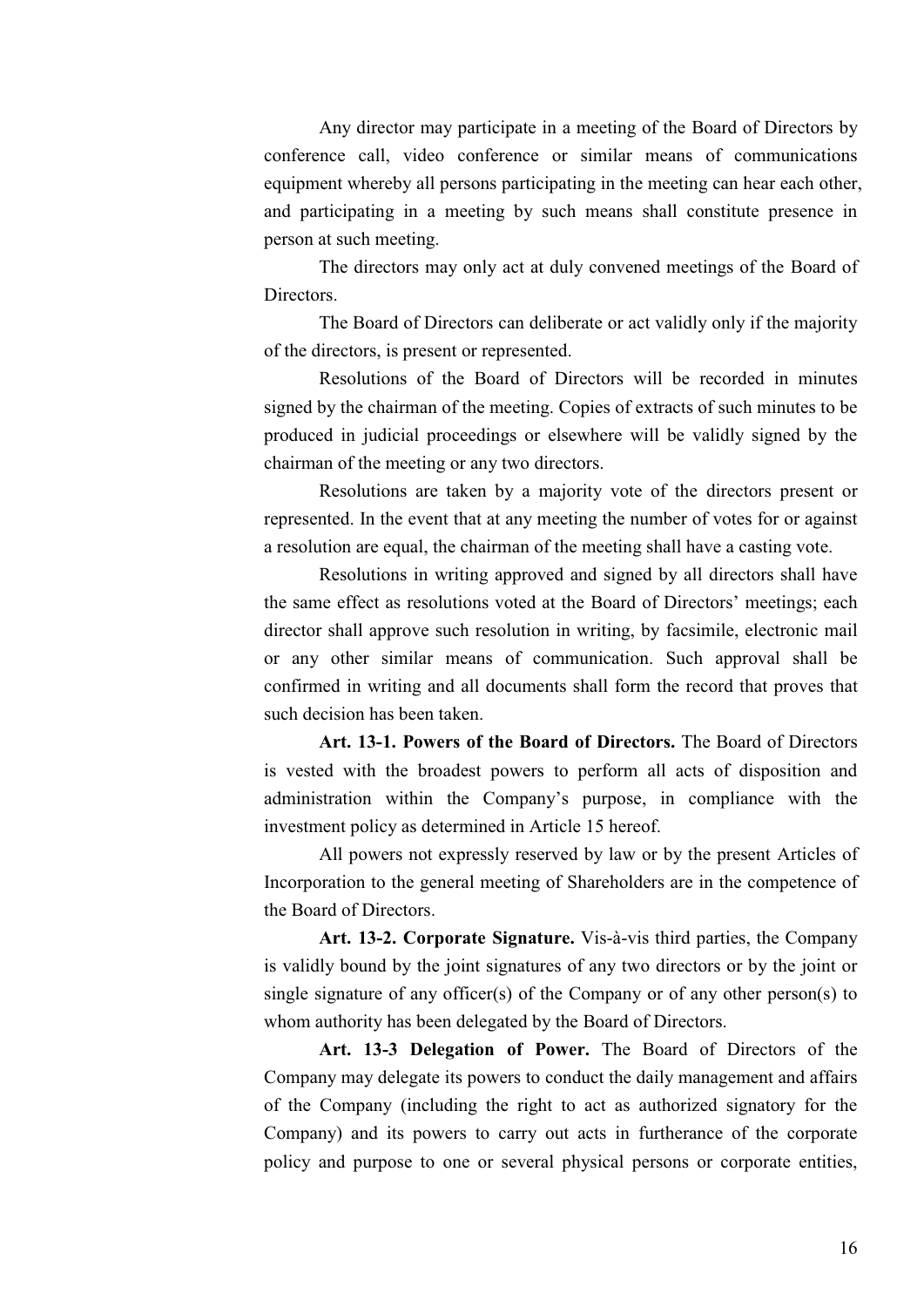which need not be members of the Board of Directors, who shall have the powers determined by the Board of Directors and who may, if the Board of Directors so authorizes, sub-delegate their powers.

The Board of Directors may also confer special powers of attorney by notarial or private proxy.

**Art. 14. Conflicts of interest.** Any director who has, directly or indirectly, a financial interest conflicting with the interest of the Company in connection with a transaction falling within the competence of the Board of Directors, must inform the Board of Directors of such conflict of interest and must have his declaration recorded in the minutes of the Board of Directors meeting. The relevant director may not take part in the discussions relating to such transaction or vote on such transaction. Any such conflict of interest must be reported to the next general meeting of Shareholders prior to such meeting taking any resolution on any other item.

The daily manager(s) of the Company, if any, are *mutatis mutandis* subject to the above mentioned dispositions of this Article, provided that if only one (1) daily manager has been appointed and is in a situation of conflicting interests, the relevant decision shall be adopted by the Board of Directors.

**Art. 15. Investment Policies and Restrictions.** The Board of Directors, based upon the principle of risk spreading, has the power to determine (i) the investment policies to be applied in respect of each Sub-Fund, (ii) the hedging strategy to be applied to specific classes of Shares within particular Sub-Funds and (iii) the course of conduct of the management and business affairs of the Company, all within the restrictions as shall be set forth by the Board of Directors in compliance with applicable laws and regulations.

Within those restrictions, the Board of Directors may decide that investments be made:

(1) in transferable securities and money market instruments admitted or dealt in on a Regulated Market (as this term is defined in the Prospectus of the Company);

(2) in transferable securities and money market instruments dealt in on another regulated market in a Member State of the European Union which operates regularly and is recognised and open to the public;

(3) in transferable securities and money market instruments admitted to official listing on a stock exchange in a non-Member State of the European Union or dealt in on another regulated market in a non-Member State of the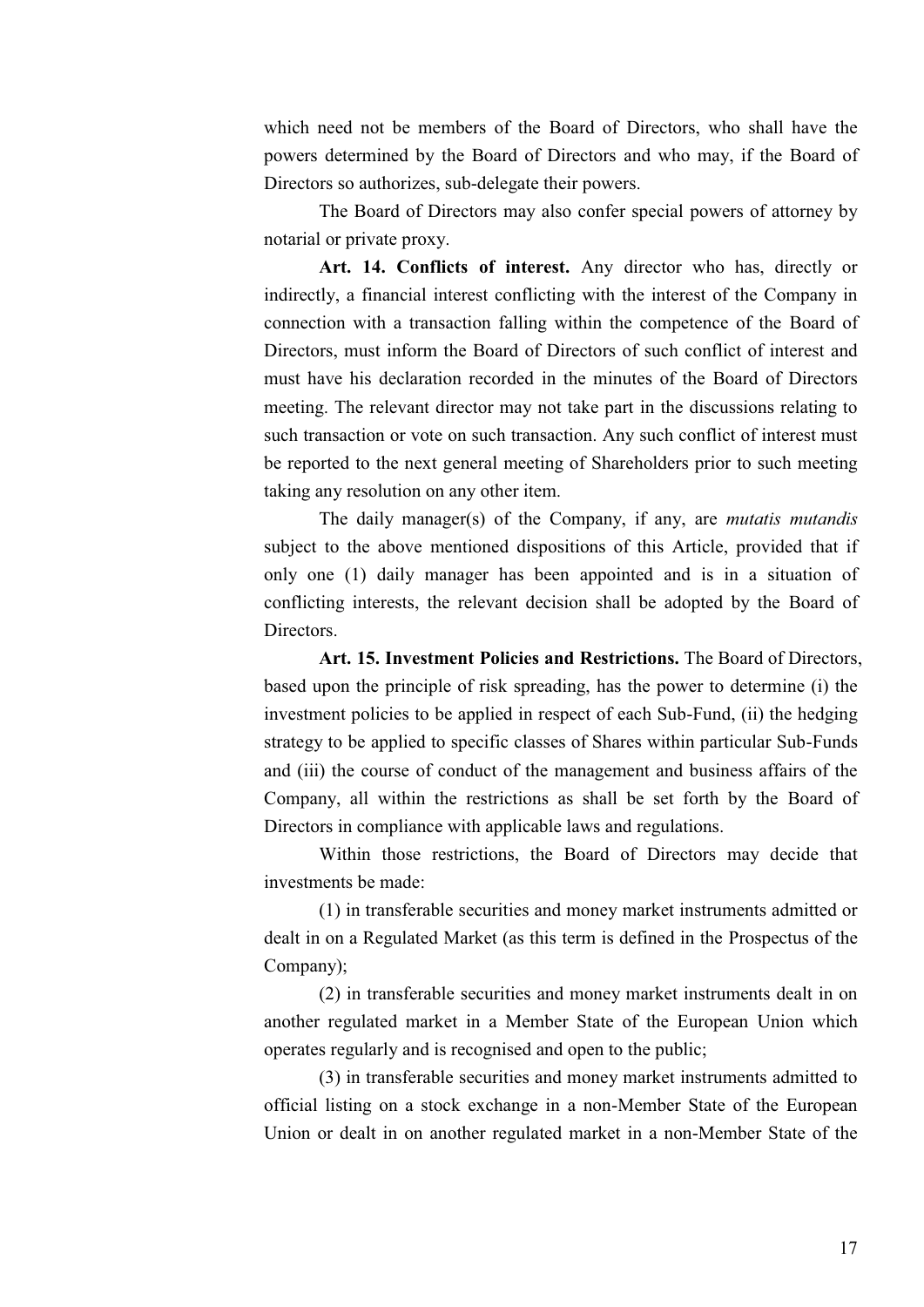European Union which operates regularly and is recognized and open to the public located within any other country worldwide;

(4) in recently issued transferable securities and money market instruments provided that the terms of issue provide that application be made for admission to official listing in any of the Regulated Markets, stock exchanges or regulated markets which operates regularly and is recognized and open to the public referred to above and that such admission is secured within a year of the issue;

(5) in accordance with the principle of risk spreading, up to 100% of the net assets attributable to each Sub-Fund in transferable securities and money market instruments issued or guaranteed by a Member State of the European Union, by its local authorities, by a non-Member State of the European Union or public international bodies of which one or more Member State(s) of the European Union are member(s), provided that in the case where the Company decides to make use of this provision, it shall, on behalf of the relevant Sub-Fund, hold securities from at least six different issues and securities from any one issue may not account for more than 30% of the net assets attributable to such Sub-Fund;

(6) in securities of undertakings for collective investments in transferable securities («**UCITS**»), authorised according to the Council Directive 2009/65/EC of July 13, 2009 (the «**UCITS Directive**») and/or other undertakings for collective investments within the meaning of points a) and b) of Article 1 paragraph 2 of the UCITS Directive, should they be situated in a Member State of the European Union or not, provided that:

(i) such other UCIs are authorised under laws which provide that they are subject to supervision considered by the Member States of the OECD and GAFI equivalent to that laid down in Community law and that they ensure sufficient cooperation between supervisory authorities;

(ii) the level of guaranteed protection for investors in such other UCIs is equivalent to that provided for investors in a UCITS;

(iii) the business of the other UCI is reported in at least half-yearly and annual reports;

(iv) no more than 10% of the assets of the UCITS or other UCIS, whose acquisition is contemplated, can, according to their constitutional documents, be invested in aggregate in shares or units of other UCITS or other UCIs;

(v) the Board of Directors may limit the possibility for a Sub-Fund to invest in other UCITS and/or UCI to 10% of its net assets.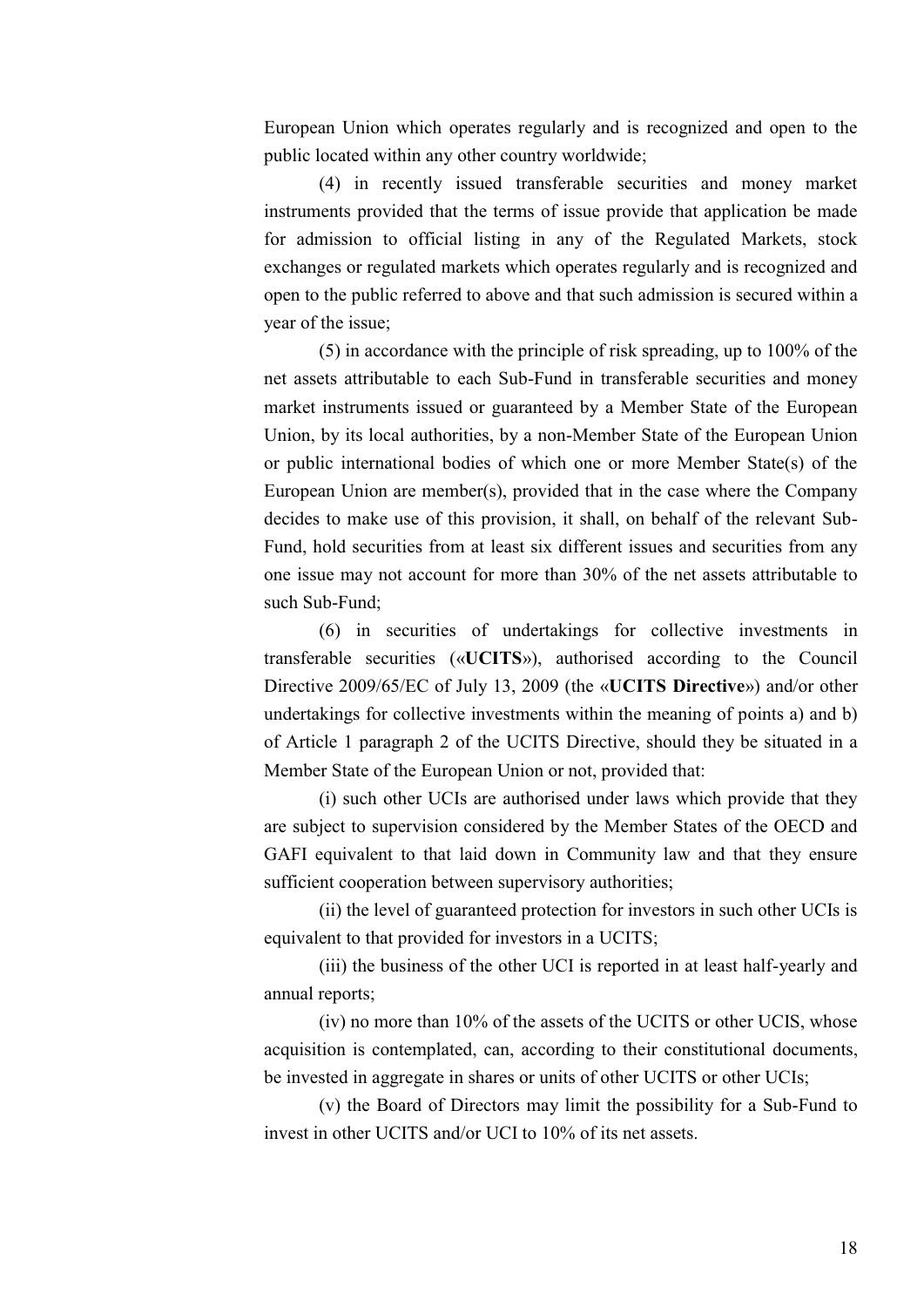In accordance with the conditions as defined in Article 181 (8) of the 2010 Law, the Board of Directors may decide that any Sub-Fund of the Company may subscribe and hold Shares of another Sub-Fund of the Company.

The Sub-Funds qualifying as feeder UCITS must invest at least 85% of their net assets in another UCITS or a sub-Fund of a UCITS in accordance with the conditions laid down by Luxembourg laws and regulations and as will be defined in the Prospectus of the Company.

In accordance with the conditions as defined by the 2010 Law and any other applicable Luxembourg regulations and in accordance with the provisions of the Company's Prospectus, the Board of Directors is authorised to (i) establish a new Sub-Fund of the Company qualifying as a feeder UCITS (in other words, a Sub-Fund investing at least 85% of its net assets in other UCITS or a sub-Fund of a UCITS) or that qualifies as a master UCITS (that is to say, a Sub-Fund constituting the master fund from another UCITS or Sub-Fund of a UCITS), (ii) convert any existing Sub-Fund in a feeder UCITS or a master UCITS in accordance with the provisions of the 2010 Law, (iii) convert a Sub-Fund that qualifies as a feeder UCITS or master UCITS in a Sub-Fund of a standard UCITS that is neither a feeder UCITS nor a master UCITS, or (iv) replace the master UCITS of any of its Sub-Funds qualifying as a feeder UCITS with another master UCITS.

(7) in deposits with credit institutions which are repayable on demand or have the right to be withdrawn, and maturing in no more than 12 months, provided that the credit institution has its registered office in a Member State of the European Union or, if the registered office of the credit institution is situated in a non-Member State, provided that it is subject to prudential rules considered by the Member States of the OECD and GAFI as equivalent to those laid down in Community law;

(8) in financial derivative instruments, including equivalent cash-settled instruments, dealt in on a Regulated Market or regulated market referred to above, and/or financial derivative instruments dealt in over-the-counter in accordance with applicable laws and regulations;

(9) no more than 10% of the assets of any Sub-Fund in transferable securities and money market instruments other than those referred to in paragraphs (1) to (8) above;

(10) in any other securities, money market instruments, instruments or other assets within the restrictions as shall be set forth by the Board of Directors in compliance with applicable laws and regulations.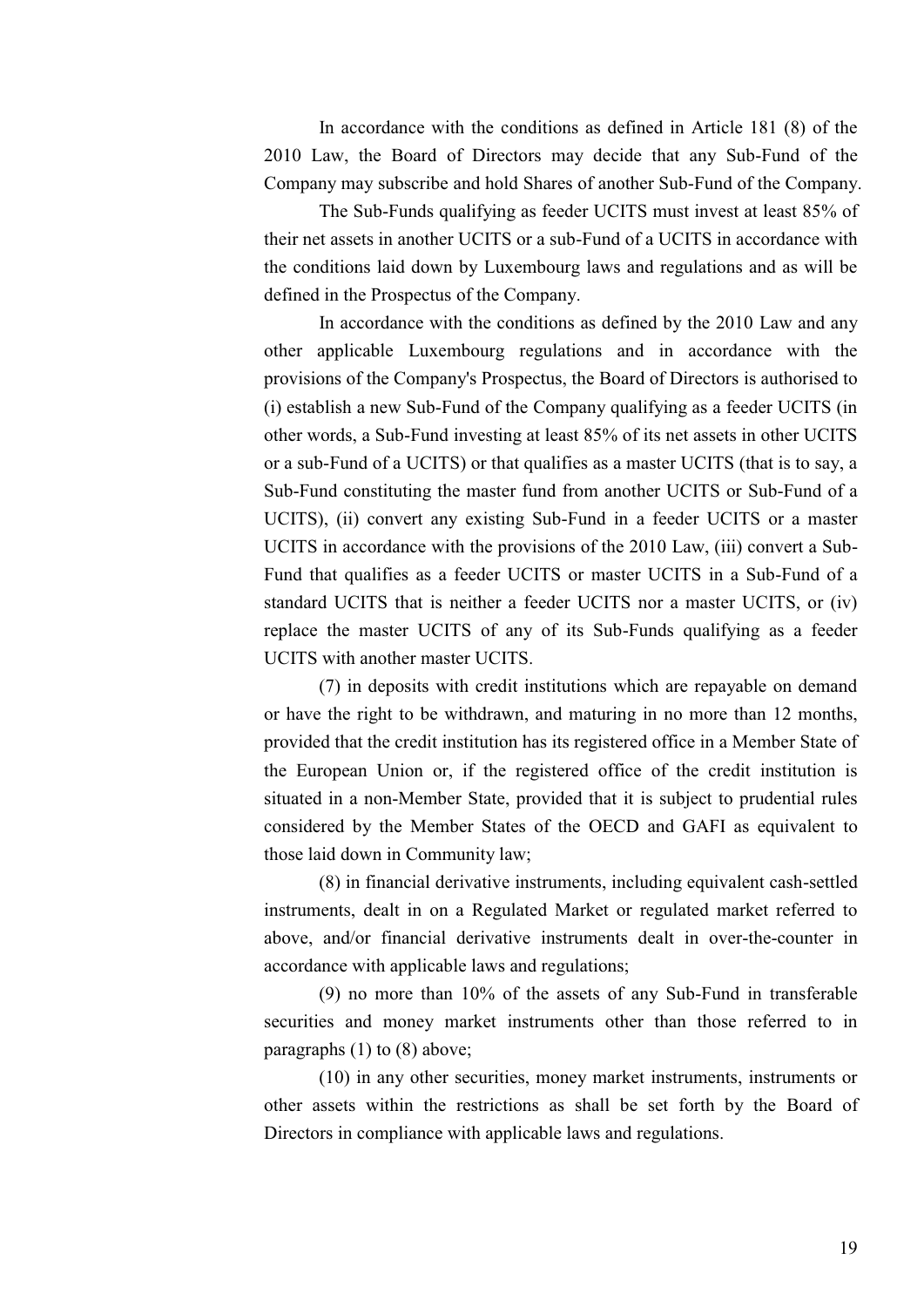The Company may, for one or more of its Sub-Funds, have as its investment policy the aim to replicate the composition of a certain stock or debt securities index which is recognised by the CSSF, on the following basis:

-the index's composition is sufficiently diversified;

-the index represents an adequate benchmark for the market to which it refers;

-it is published in an appropriate manner.

Without prejudice to any other applicable limits, the Company may, for the concerned Sub-Funds, invest up to a maximum of 20% of its assets in Shares and/or debt securities issued by the same body; this limit is of 35% where that proves to be justified by exceptional market conditions, in particular in regulated markets where certain transferable securities or money market instruments are highly dominant. The investment up to this 35% limit is only permitted for a single issuer.

The Sub-Funds the investment policy of which is the tracking of an index may achieve the exposure to the component securities of such index either by direct holding of securities, or indirectly through the use of financial derivative instruments.

The Company is authorised to employ techniques and instruments relating to transferable securities and money market instruments provided that such techniques and instruments are used for the purpose of efficient portfolio management and/ or to protect its assets and commitments.

The Board of Directors, acting in the best interests of the Company, may decide, in the manner described in the sales documents for the Shares of the Company, that (i) all or part of the assets of the Company or of any Sub-Fund be co-managed on a segregated basis with other assets held by other investors, including other undertakings for collective investment and/or their Sub-Funds, or that (ii) all or part of the assets of two or more Sub-Funds be comanaged amongst themselves on a segregated or on a pooled basis.

**Art. 16. Indemnification of Directors.** The Company may indemnify any director or officer and his heirs, executors and administrators, against expenses reasonably incurred by him in connection with any action, suit or proceeding to which he may be made a party by reason of his being or having been a director or officer of the Company or, at its request, of any other company of which the Company is a shareholder or a creditor and which he is not entitled to be indemnified, except in relation to matters as to which he shall be finally adjudged in such action, suit or proceeding to be liable for gross negligence or misconduct; in the event of a settlement, indemnification shall be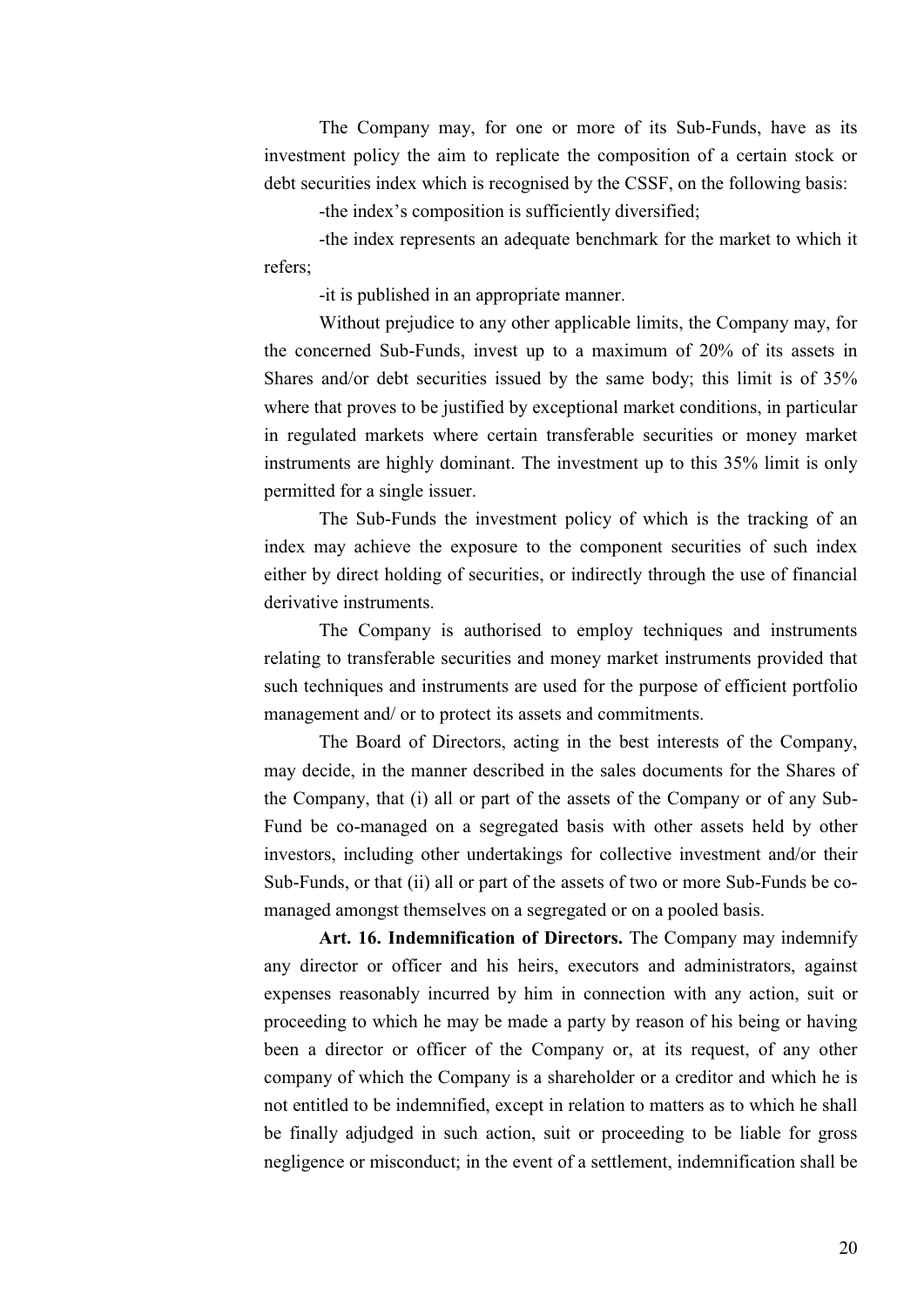provided only in connection with such matters covered by the settlement as to which the Company is advised by counsel that the person to be indemnified did not commit such a breach of duty. The foregoing right of indemnification shall not exclude other rights to which he may be entitled.

**Art. 17. Auditors.** The accounting data related in the annual report of the Company shall be examined by an auditor («*réviseur d'entreprises agréé*») appointed by the general meeting of Shareholders and remunerated by the Company.

The auditor shall fulfill all duties prescribed by the 2010 Law.

**Art. 18. General Meetings of Shareholders of the Company.** Any regularly constituted meeting of the Shareholders shall represent the entire body of the Shareholders of the Company.

The annual general meeting of the Company shall be held, in accordance with Luxembourg law, in Luxembourg at the registered office of the Company or at such other place in Luxembourg as may be specified in the notice of meeting, within six (6) months of the end of the accounting year and for the first time with reference to the accounting year ending on 31 August 2018 .

Other meetings of Shareholders may be held at such place and time as may be specified in the respective notice of meeting.

All meetings shall be convened in the manner provided for by Luxembourg law.

Each Share in whatever Sub-Fund regardless of the Net Asset Value per Share within the Sub-Fund is entitled to one vote. A Shareholder may act at any meeting of Shareholders by appointing another person (who need not be a Shareholder and who may be a director of the Company) as his proxy, which appointment shall be in writing, by facsimile, electronic mail or any other means of similar communication.

Resolutions concerning the interests of the Shareholders of the Company shall be taken in a general meeting and resolutions concerning the particular rights of the Shareholders of one specific Sub-Fund shall be taken by this Sub-Fund's general meeting.

Except as otherwise provided herein or required by law, resolutions at a meeting of Shareholders duly convened will be passed by a simple majority of those present and voting.

The Board of Directors may determine all other conditions that must be fulfilled by Shareholders, including, without limitation, conditions of participation in meetings of Shareholders.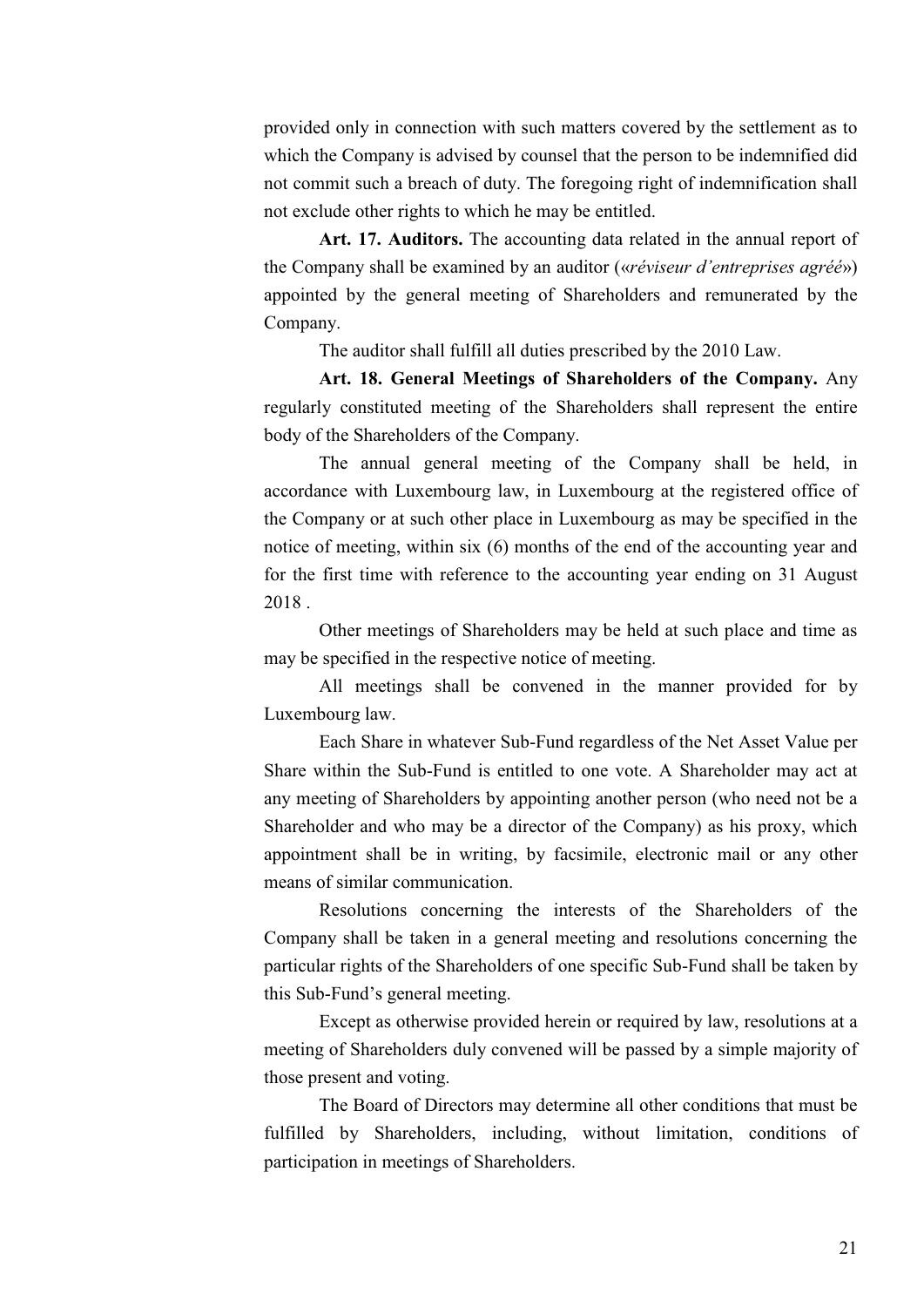**Art. 19. Liquidation, merger or contribution of a Sub-Fund or liquidation of the Company.** In the event of dissolution of the Company, liquidation shall be carried out by one or several liquidators (who may be physical persons or legal entities) named by the meeting of Shareholders effecting such dissolution and which shall determine their powers and their compensation.

In the event of any contemplated liquidation of the Company, no further issue, conversion or redemption of Shares will be permitted after publication of the first notice convening the extraordinary meeting of Shareholders for the purpose of winding up the Company. All Shares outstanding at the time of such publication will participate in the Company's liquidation distribution. The net proceeds of liquidation corresponding to each Sub-Fund shall be distributed to the holders of Shares in that Sub-Fund in proportion to their holdings of Shares in that Sub-Fund.

A Sub-Fund may be terminated by resolution of the Board of Directors of the Company if the Net Asset Value of a Sub-Fund is below such amount as determined by the Board of Directors from time to time or in the event of special circumstances beyond its control, such as political, economic, military emergencies, or if the Board of Directors should conclude, in light of prevailing market conditions, including conditions that may adversely affect the ability of a Sub-Fund to operate in an economically efficient manner, and with due regard to the best interests of Shareholders, that a Sub-Fund should be terminated. In such events, the assets of the Sub-Fund will be realized, the liabilities discharged and the net proceeds of realization distributed to Shareholders in the proportion to their holding of Shares in that Sub-Fund. In such event, notice of the termination of the Sub-Fund will be given in writing to registered Shareholders and will be published, if necessary, in any newspapers as determined from time to time by the Board of Directors. No Shares shall be redeemed or converted after the date of the decision to liquidate a Sub-Fund.

A Sub-Fund may be merged with another Sub-Fund of the Company or with the Sub-Fund of another entity by resolution of the Board of Directors of the Company if the value of its net assets is below such amount as determined by the Board of Directors from time to time or in the event of special circumstances beyond its control, such as political, economic and military emergencies, or if the Board of Directors should conclude, in light of prevailing market or other conditions, including conditions that may adversely affect the liability of a Sub-Fund to operate in an economically efficient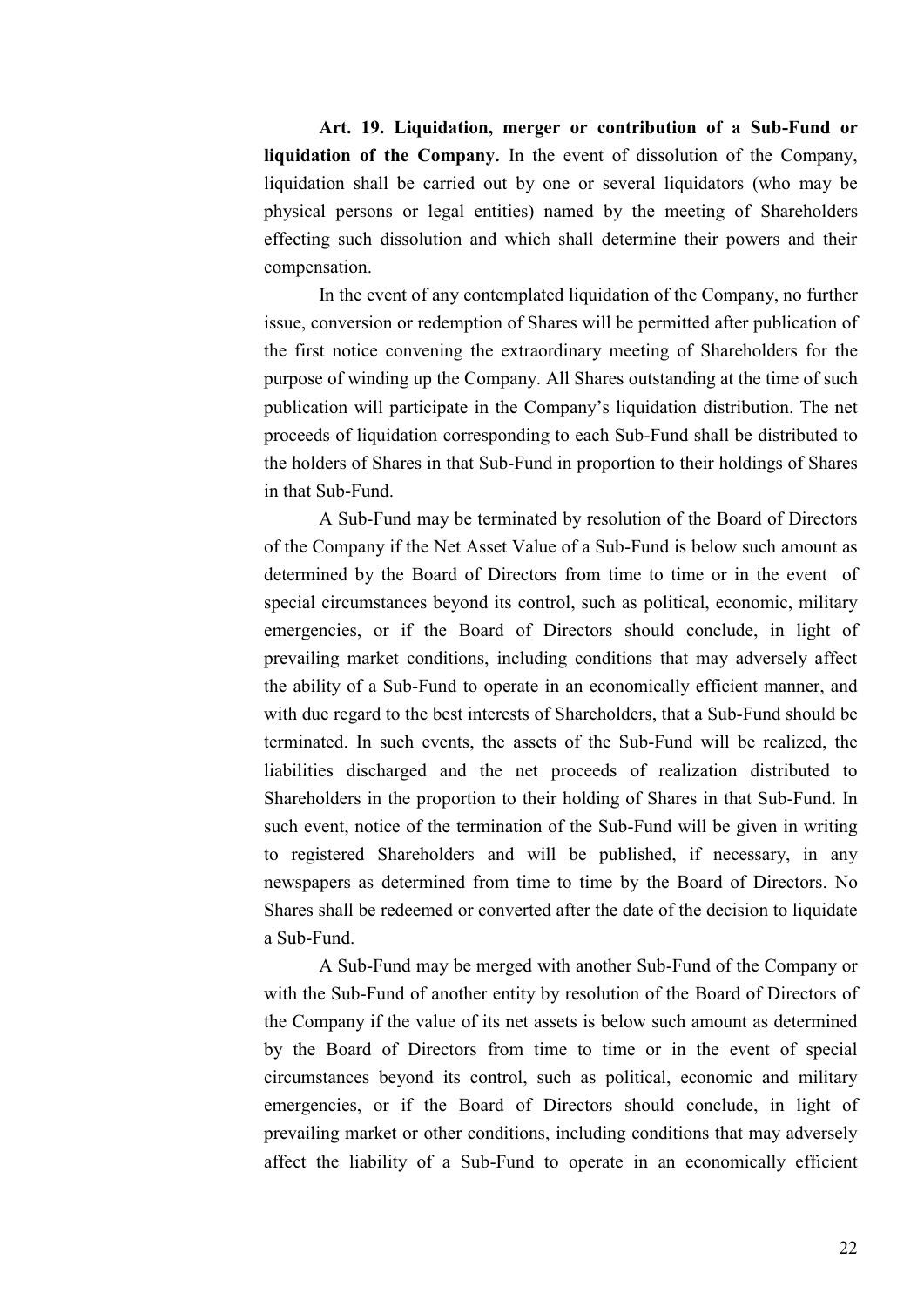manner, and with due regard to the best interests of Shareholders, that a Sub-Fund should be merged. Such merger, as defined in Article 1(20) of the 2010 Law shall be realized in accordance with Chapter 8 of the 2010 Law as more fully described in the Prospectus. Moreover, pursuant to this Chapter 8 of the 2010 Law (Article 66(4)), the Board of Directors shall be competent to decide on the effective date of any merger of the Company and any Sub-Fund with another entity.

In such events, notice of the merger will be given in writing to registered Shareholders and will be published, if necessary, in any newspapers as the Board of Directors may determine. Each Shareholder of the relevant Sub-Fund shall be given the possibility, within a period of at least one month as of the date of the notification, to request either the repurchase of its Shares, free of any charge, or the exchange of its Shares, free of any charge, against Shares of any Sub-Fund not concerned by the merger. At the expiry of such period, any Shareholder which did not request the repurchase or the exchange of its Shares shall be bound by the decision relating to the merger.

**Art. 20. Expenses.** The Company shall bear the fees due to the Depositary, the management company as well as to any service provider appointed by the Board of Directors from time to time.

Moreover, the Company shall also bear the following expenses:

All taxes which may be payable on the assets, income and expenses chargeable to the Company;

Standard brokerage fees and bank charges incurred by the Company business transactions and similar transactions, interest and postage, telephone, facsimile, charges and all costs related to securities lending transaction;

Fees for legal and auditing services, costs of any proposed listings and maintaining such listings, promotion, printing, reporting and publishing expenses (including reasonable marketing and advertising expenses) of prospectus, key investor information documents, addenda, explanatory memoranda, registration statement, annual and semi-annual report, all reasonable out of pocket expenses of the directors, registration fees and other expenses payable to governmental and supervisory authorities in any relevant jurisdiction, insurance costs, costs of extraordinary measures carried out in the interest of the Shareholders;

Other operating expenses incurred in the Company's operations including fees payable to trustee, fiduciaries, correspondents, bank, local paying agents, service providers (e.g. fees payable for OTC derivatives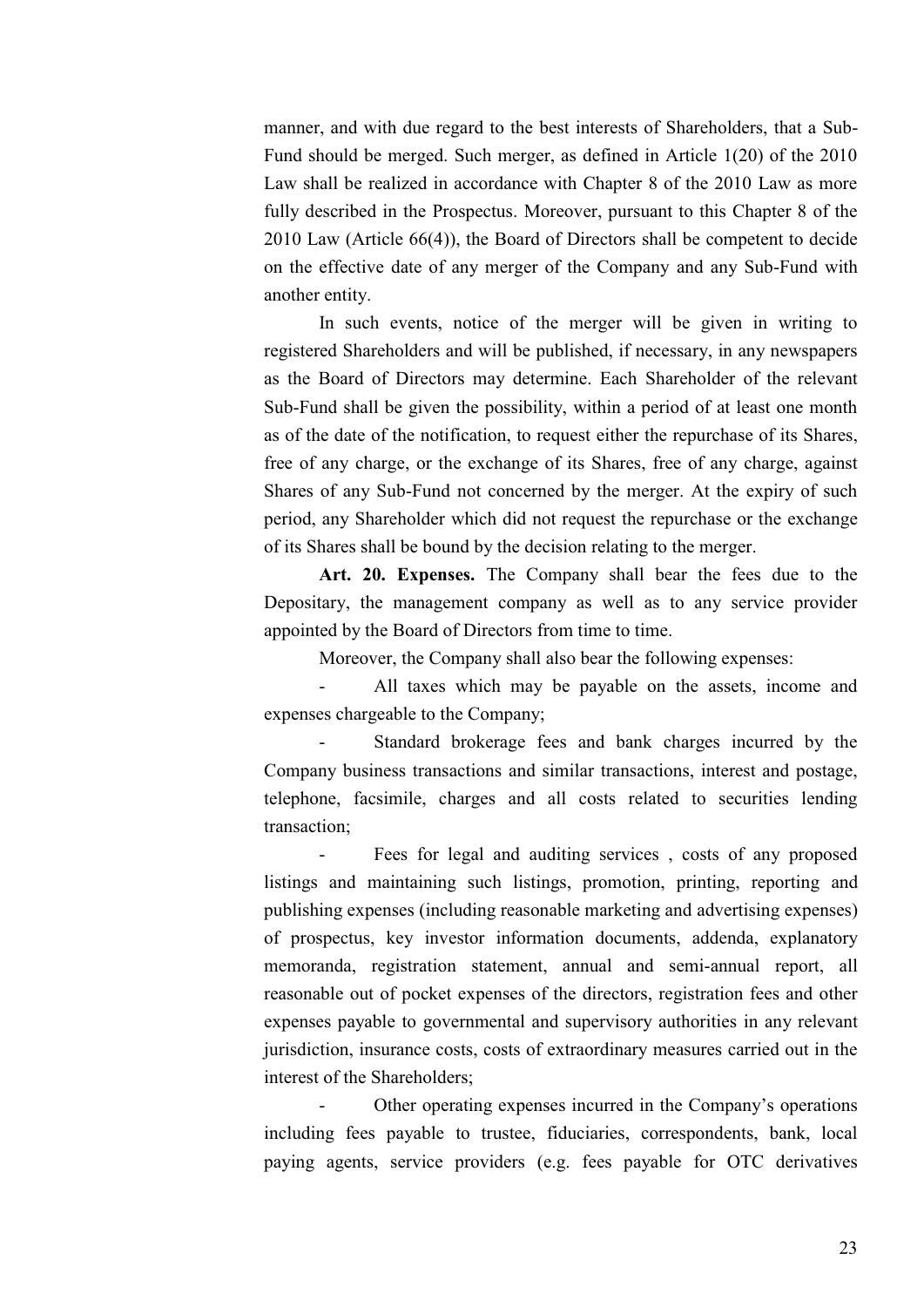evaluation and collateral management) appointed by the Company, the costs of buying and selling the assets, customary transaction fees, commission charges by the depositary banks or their agents including reasonable out of pocket.

All recurring expenses will be charged first against current income, then, should this not suffice, against realized capital gains, and, if necessary, against assets.

Any costs, which are not attributable to a specific Sub-Fund incurred by the Company will be charged to all Sub-Funds in proportion to their net assets. Each Sub-Fund will be charged with all costs and expenses directly attributable to it.

Each Sub-Fund shall be liable towards its creditors for its own debts and obligations. For the purpose of the relations between the Shareholders, each Sub-Fund will be deemed to be a separate entity with, but not limited to, its own contribution, capital gains, losses, charges and expenses.

Each new Sub-Fund shall amortize its own expenses of establishment over a period of five years as of the date of its creation.

**Art. 21. Accounting Year and financial statements**. The accounting year of the Company shall commence on the 1st of September and shall terminate on the 31st of August each year with the exception of the first year which will start on the day of the incorporation of the Company and shall end on the 31st of August 2018.

Financial statements for each Sub-Fund shall be established in the currency in which it is denominated. To establish the balance sheet of the Company, those different financial will be added after conversion into the currency of the capital of the Company which is EUR.

**Art. 22. Distributions.** The general meeting of Shareholders of the class or classes issued in respect of any Sub-Fund shall, upon proposal from the Board of Directors and within the limits provided by law, determine how the results of such Sub-Fund shall be disposed of, and may from time to time declare, or authorize the Board of Directors to declare, distributions.

For any class or classes of Shares entitled to distributions, the Board of Directors may decide to pay interim dividends in compliance with the conditions set forth by law.

 Payments of distributions to holders of registered Shares shall be made to such Shareholders at their addresses in the register of Shareholders.

Distributions may be paid in such currency and at such time and place that the Board of Directors shall determine from time to time.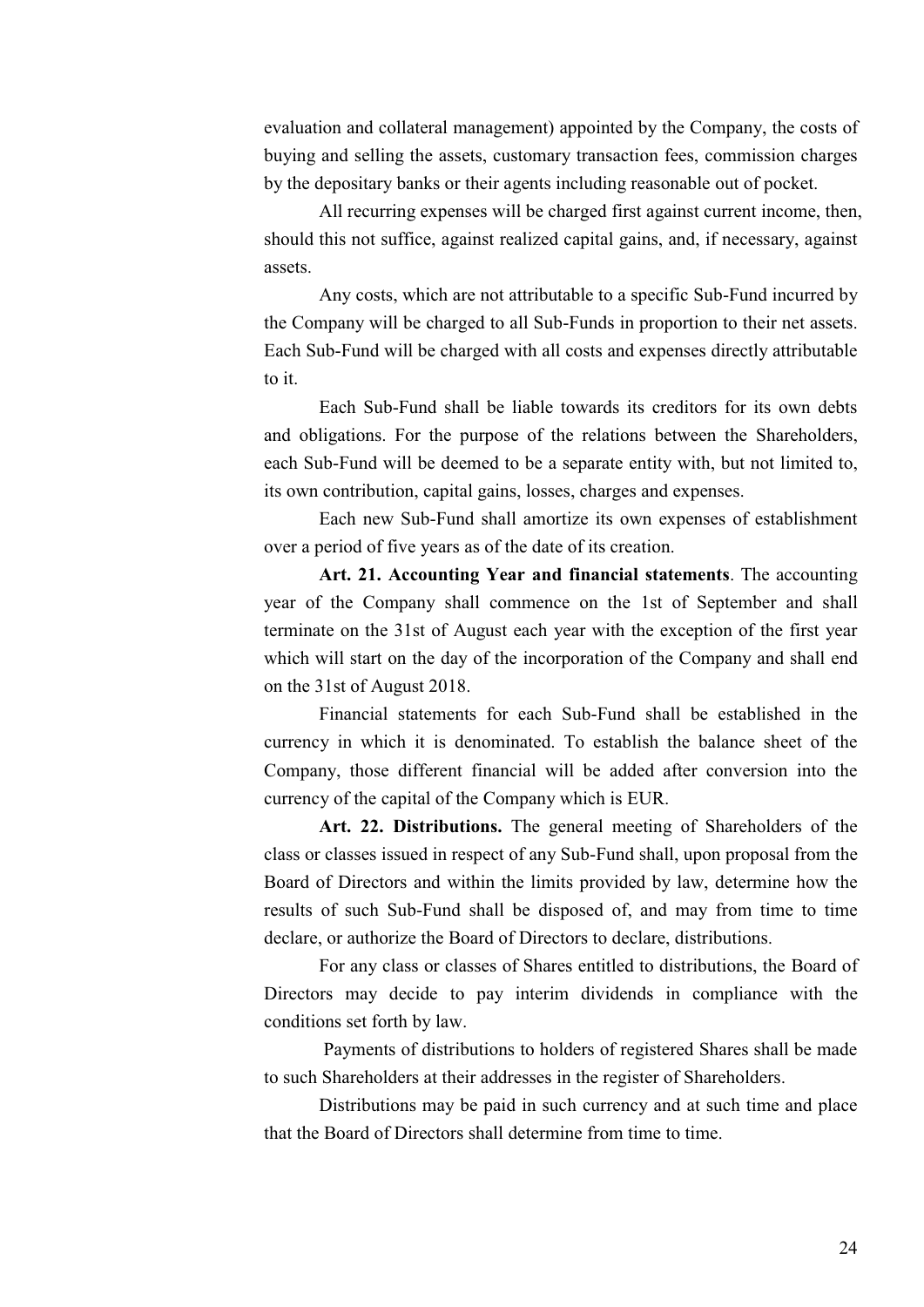The Board of Directors may decide to distribute stock dividends in lieu of cash dividends upon such terms and conditions as may be set forth by the Board of Directors.

Any distribution that has not been claimed within five years of its declaration shall be forfeited and revert to the Sub-Fund relating to the relevant class or classes of Shares.

No interest shall be paid on a dividend declared by the Company and kept by it at the disposal of its beneficiary.

**Art. 23. Depositary.** To the extent required by law, the Company shall enter into a depositary agreement with a banking or saving institution as defined by the law of April 5, 1993 on the financial sector as amended (herein referred to as the «**Depositary**»).

The Depositary shall fulfil the duties and responsibilities as provided for by the 2010 Law.

If the Depositary desires to retire, the Board of Directors shall use its best endeavours to find another bank to be Depositary in place of the retiring Depositary, and the Board of Directors shall appoint such bank as Depositary of the Company's assets. The Board of Directors may terminate the appointment of the Depositary but shall not remove the Depositary unless and until a successor Depositary shall have been appointed to act in the place thereof.

**Art. 24. Amendments to the Articles of Incorporation.** These Articles of Incorporation may be amended by a general meeting of Shareholders subject to the quorum and majority requirements provided by the law of 10 August 1915 on commercial companies, as amended.

**Art. 25. Applicable Law.** All matters not governed by these Articles of Incorporation shall be determined in accordance with the law of 10 August 1915 on commercial companies and the 2010 Law, as such laws have been or may be amended from time to time.

## **STATEMENT**

The notary drawing up the present deed declares that the conditions set forth in Articles 26 of law the 10 August 1915 on commercial companies have been fulfilled and expressly bears witness of their fulfilment.

The Articles having this been established, the appearing party declares to subscribe the shares as follows:

#### **SUBSCRIPTION AND PAYMENT**

Fideuram Intesa Sanpaolo Private Banking SpA prenamed as represented declares to subscribe to the 300 class I shares.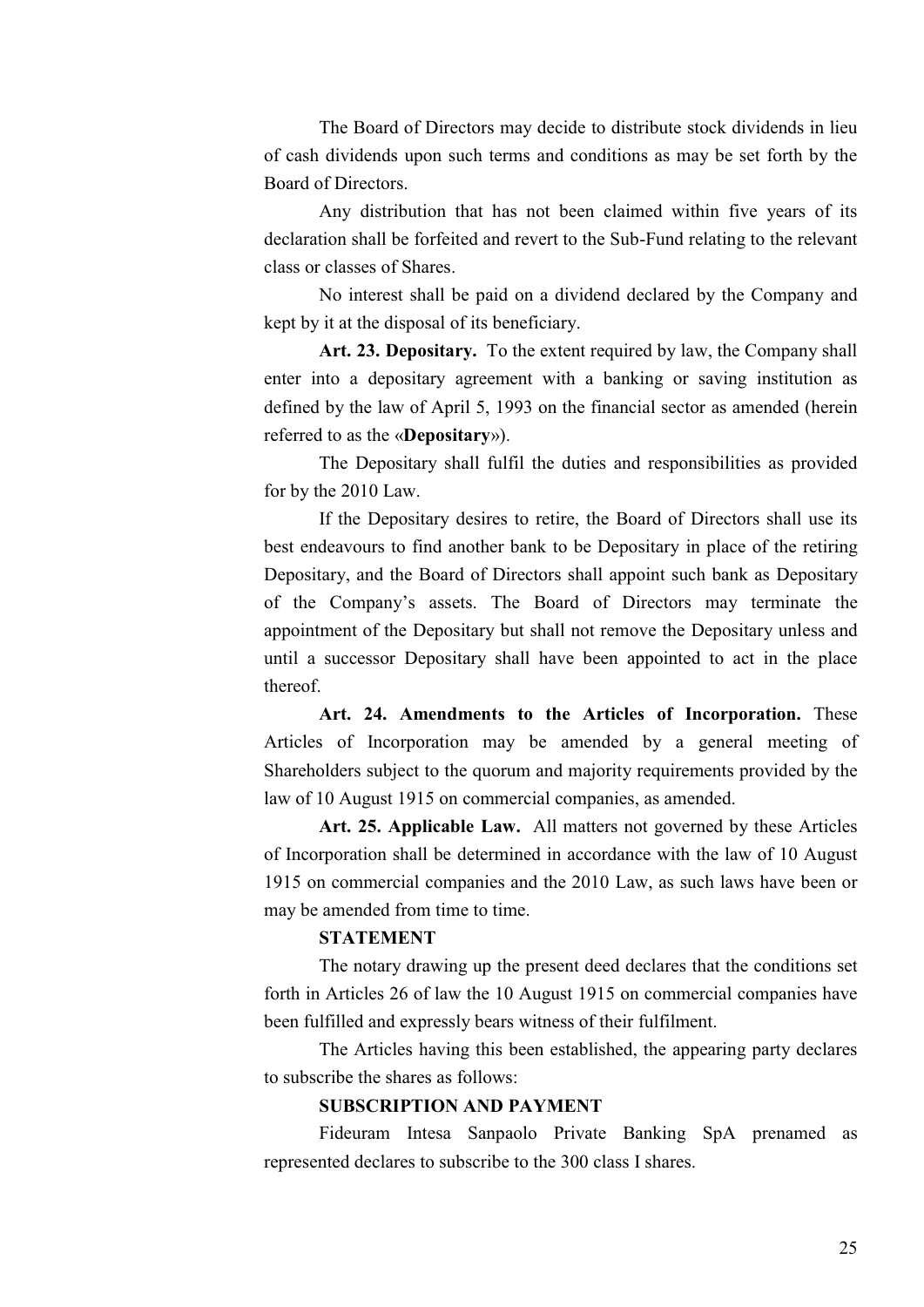All these shares have been fully paid up by payments in cash so that the sum of thirty thousand Euros (EUR 30.000) is forthwith at the free disposal of the Company, as has been proved to the undersigned notary, who certifies it.

#### **ESTIMATE OF COSTS**

The costs, expenses, fees and charges, in whatsoever form, which are to be borne by the Company or which shall be charged to it in connection with its incorporation are estimated at three thousand euro.

## **RESOLUTION OF THE SOLE SHAREHOLDER**

Immediately after the incorporation of the Company, the sole shareholder of the Company representing the entire subscribed capital resolved the following:

1- The registered office of the Company is set at 9-11 rue Goethe, L-1637 Luxembourg.

2- The number of directors is set at three (3) and that of the auditor at one (1).

3- The following are appointed directors, their mandates expiring at the issue of the annual general meeting held following the accounting year ending on 31 August 2018:

a. Mr Franco Tutino born on 13 December 1947 in Siderno (Italy), residing at Via di Monteverde 74, I-00152 Roma;

b. Mr Riccardo Negro born on 16 June 1971 in Asti (Italy), residing at Corso Orbassano 268, I-10100 Torino;

c. Mr Alex Schmitt born on 24 March 1953 in Luxembourg with professional address at 148 avenue de la Faïencerie, L-1511 Luxembourg.

4- The following is appointed auditor, its mandate expiring at the issue of the annual general meeting held following the accounting year ending on 31 August 2018: KPMG Luxembourg, Société cooperative, with registered office at L-1855 Luxembourg, 39, avenue John F. Kennedy, R.C.S. Luxembourg B 149133.

The undersigned notary, who understands and speaks English, herewith states that on request of the above named person, this deed is worded in English, availing of the derogation set out in articles 26(2) of the 2010 Law whereby the attachment of a translation into an official language to this deed when filed with the registration authority does not apply.

Whereof this notarial deed was drawn up in Luxembourg on the date named at the beginning of this deed.